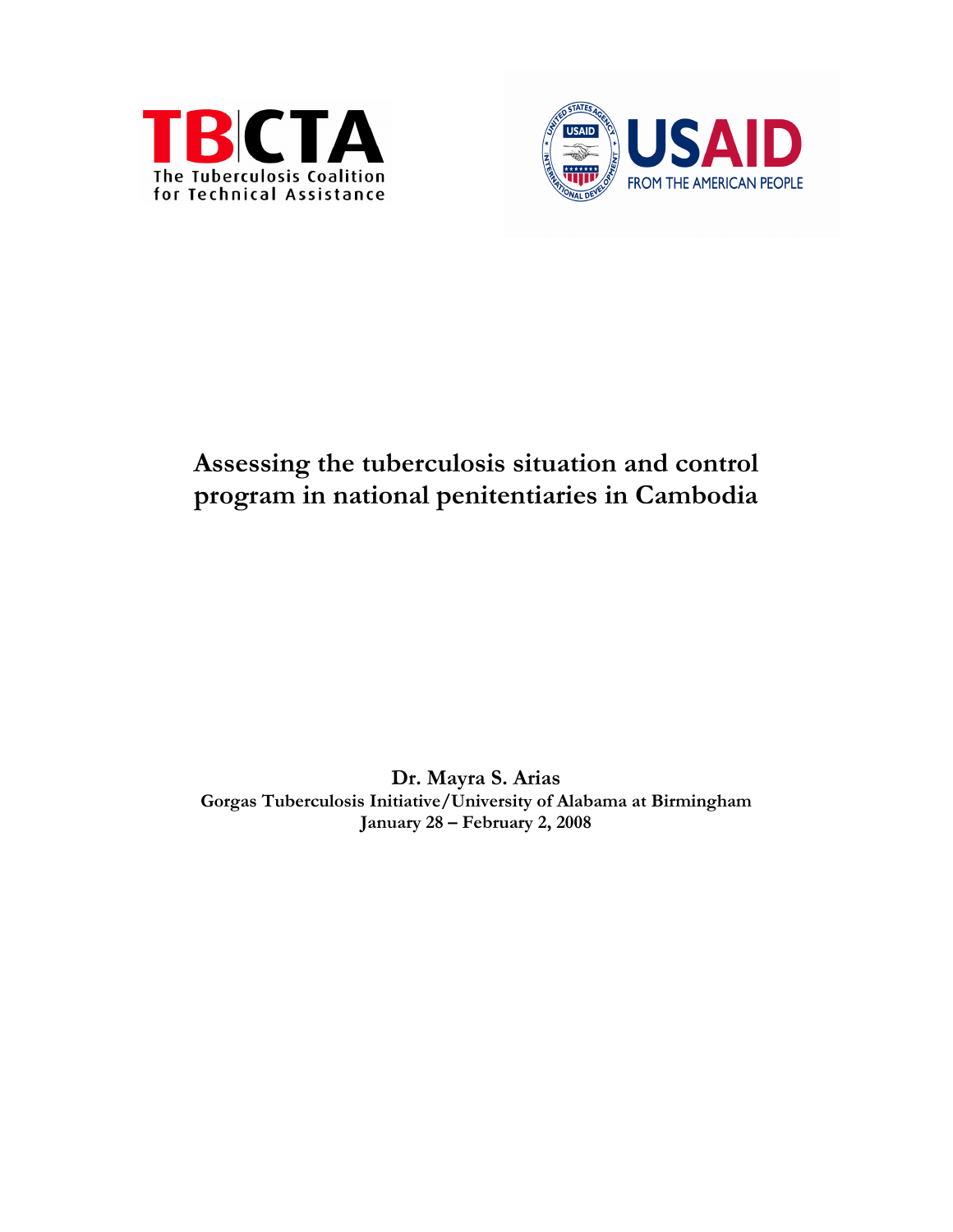# TABLE OF CONTENTS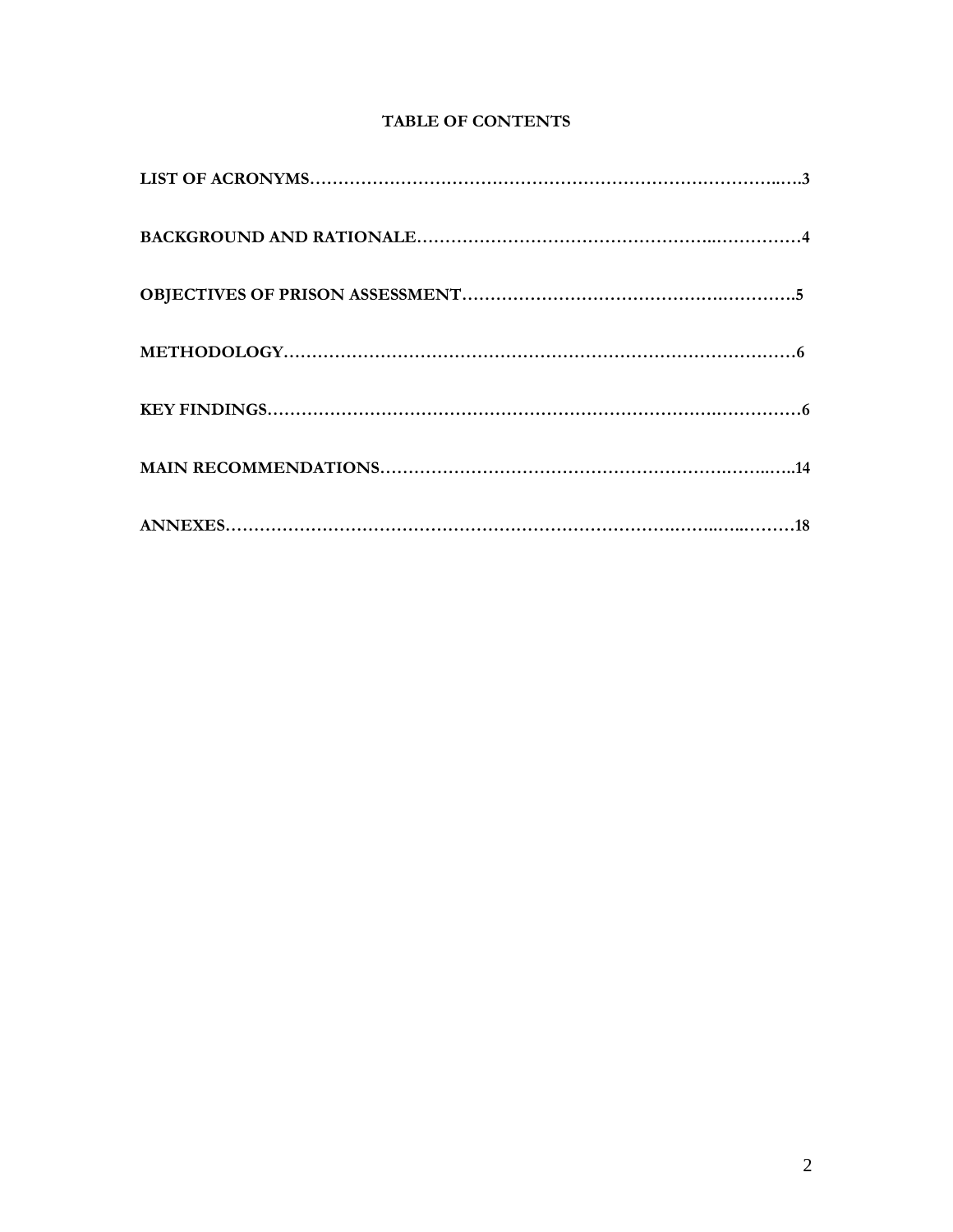#### LIST OF ACRONYMS

AIDS Acquired Immune Deficiency Syndrome **ART** Antiretroviral Therapy AusAID Australian Agency for International Development CENAT National Center for Tuberculosis and Leprosy Control CC1 Correctional Centre 1 CC2 Correctional Centre 2 CCJAP Cambodia Criminal Justice Assistance Project CRS Catholic Relief Services DOT Directly Observed Treatment/Therapy DOTS Directly Observed Treatment/Therapy Short Course FHI Family Health International GTI/UAB Gorgas Tuberculosis Initiative/University of Alabama at Birmingham HIV Human Immunodeficiency Virus ICRC International Committee of the Red Cross IEC Information Education and Communication IPT Isonazid Preventive Treatment JATA Japan Anti-tuberculosis Association LICADHO Cambodian League for the Promotion and Defense of Human Rights MoH Ministry of Health MoI Ministry of Interior MSF Médecin Sans Frontières (Doctors Without Borders) NCHADS National Centre for HIV/AIDS Dermatology and STDs NGO Non Governmental Organization NTP National TB Control Program OI Opportunistic Infection PJ Police Judiciary Prison PLWHA Person Living with HIV and AIDS PPM Private-public and Public-public Mix TB Tuberculosis UNAIDS United Nations Joint Program on HIV/AIDS USAID United States Agency for International Development VCCT Voluntary and Confidential Counseling and Testing WHO World Health Organization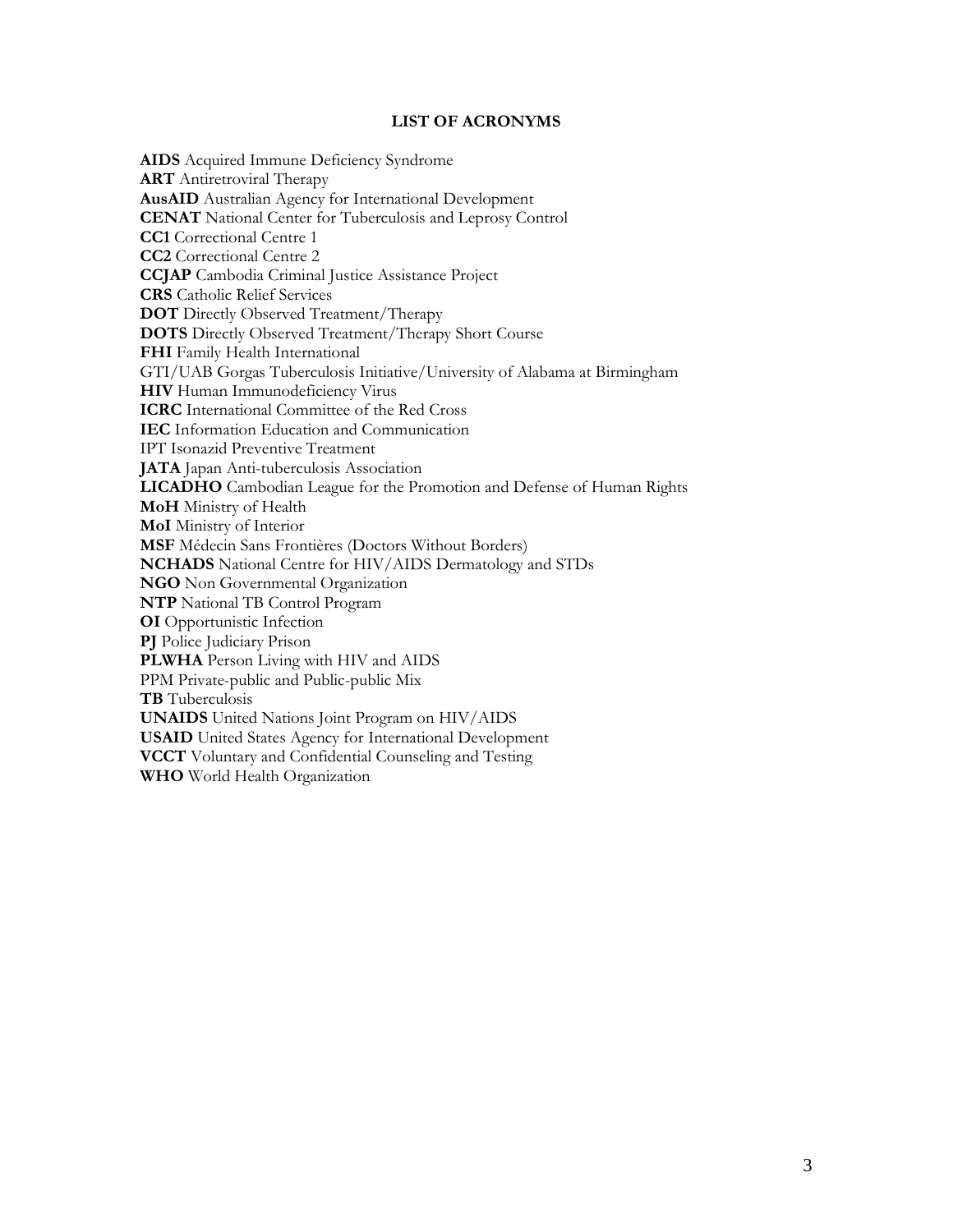### I. BACKGROUND AND RATIONALE

#### A. Tuberculosis in Cambodia

Cambodia is among the 22 high-burdened countries prioritized by international technical and donor agencies in the global fight against tuberculosis (TB). These 22 countries contribute 80% of the total number of TB cases globally, estimated at 8.8 million in 2007.

Cambodia's estimated incidence rate of all forms of TB and new smear positive cases is 506 and 206 per 100,000 population respectively, placing it 4th in the world after South Africa, Kenya and Zimbabwe.<sup>1</sup> In 2004, the NTP achieved 100% DOTS coverage. Case notification and case detection rates have increased steadily since. At this time, Cambodia is approaching the target of 75% for detection of smear positive cases (at 66% in 2007) and has surpassed the target for treatment success. Consequently, the country's challenge is to reach the case detection target and sustain the treatment success rate.

#### B. TB and HIV Coinfection

Despite a decreased HIV prevalence, among adults 15-49 years, in the last years (from 3.3% in 1998 to 2.6% in 2002), Cambodia continues to experience a generalized epidemic. In 2002, it was estimated that 164,000 Cambodian were infected with HIV and that by the end of that year 94,000 had died and another 22,000 developed AIDS. According to NCHADS, it is estimated that more than 50% and 46% of deaths among men and women, respectively, are attributable to HIV infection.<sup>2</sup>

It is also estimated that 64% of the country's population is infected with *Mycobactrium tuberculosis*. Under these circumstances the overlap between the epidemics is more pronounced, resulting in an excess of active TB cases and increased HIV-related TB deaths. Ten years of survey data reveal an increasing trend in HIV sero-prevalence among TB patients, with the latest figure (2005) at 10%.<sup>3</sup> However, in the last national sero-prevalence survey (2007), the preliminary results indicates that the trend is decreasing up to 7.8%, As result of the TB/HIV collaboration, an increasing number of TB patients are tested for HIV (44% of TB patients underwent VCCT in 2007).

### C. TB in prisons

-

Prisons in particular pose a challenge to tuberculosis (TB) control. Prison settings promote transmission of M. tuberculosis by sheltering a vulnerable congregate population that often lacks access to effective health services. The rate of active TB among prisoners is many times higher than that among the surrounding civilian population. TB outbreaks in U.S. prisons illustrate, through genetic laboratory testing, accelerated transmission within prison settings. Moreover, disease among prisoners may go undiagnosed for long periods of time, perpetuating disease. Consequently, prisons have developed a reputation as amplifying TB centers.

Without effective TB control, the general TB burden can accelerate and become further complicated by drug resistant disease. Subsequent spread within prisons and beyond may follow. In the worst of cases, outbreaks may involve the transmission of multidrug-resistant TB strains. In these circumstances, recommended treatment schemes used under DOTS are useless. Management of

<sup>&</sup>lt;sup>1</sup> Global tuberculosis control: surveillance, planning, financing. WHO report 2007. Geneva, World Health Organization (WHO/HTM/TB/2007.376)

<sup>2</sup> Strategic plan for HIV/AIDS and STI Prevention and Care. National Center for HIV/AIDS, Dermatology and STD, Ministry of Health. Second Edition, September 2004.

<sup>3</sup> Tuberculosis Report. National Center for TB and Leprosy Control, Ministry of Health, 2006.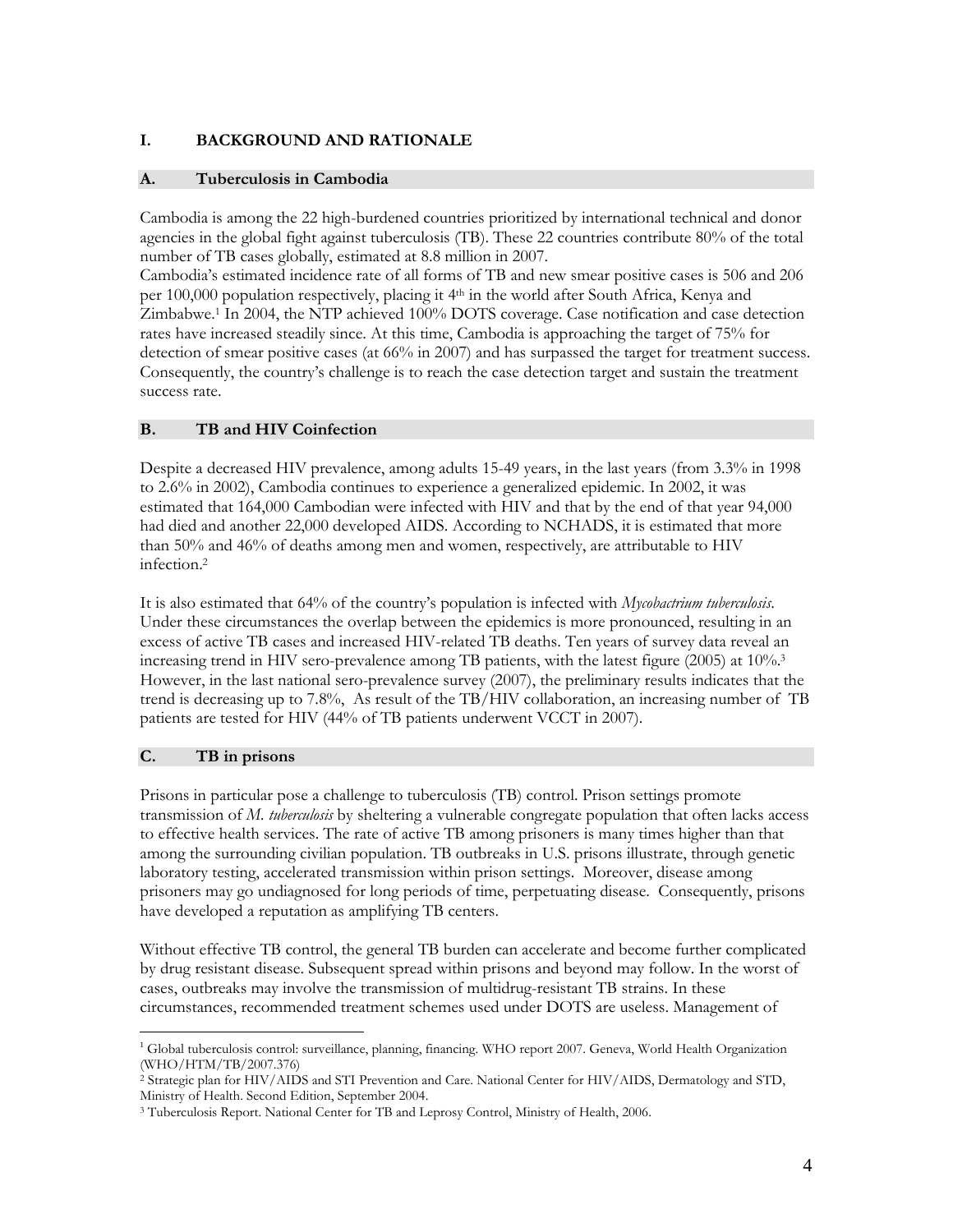MDR-TB requires therapy for longer periods of time and with second-line drugs that are considerably more expensive, more toxic and less effective. Consequently, mortality is high among these patients.

#### D. The National TB Control Program in Cambodia and its work in prisons

The Ministry of Health of Cambodia prioritizes TB and is committed to improving TB control activities throughout the country. In 1980 the MoH established the National TB Program and has implemented DOTS since 1994. With strong support from collaborating organizations, substantial progress has been achieved by the NTP related to DOTS coverage, case detection and treatment success. Still, the NTP recognizes and is confronting challenges associated with a high TB incidence and prevalence, limited resources to sustain existing DOTS services, and the need to further expand DOTS (community DOTS, PPM DOTS), strengthen of the laboratory network, implement a quality assurance program, and build staff capacity.<sup>4</sup>

As part of its strategies for service provision, the NTP is promoting case finding among groups at risk for TB including PLHA, TB contacts, and persons in high prevalence area/settings. These risks groups converge in the prisons. This convergence of risk groups calls for an immediate and robust response. The NTP has reached out to establish collaboration with the prison sector for the control of TB. In 2005, CENAT the Cambodian conducted a cross-sectional prevalence survey within two prisons in Phnom Penh (CC1 and CC2) and found 45 active TB cases among 1,275 persons screened using a symptom questionnaire, chest X-ray and sputum smear. Since then, collaborative activities have been coordinated and implemented by CENAT in these two prisons. That same year CENAT provided DOTS training to health staff working in all 24 prisons in the country.

Currently, the NTP is carrying out activities to expand DOTS in sectors outside the MoH through its PPM strategy. This strategy should include prisons, where health services are generally supported solely by the Department of Prisons, MOI and non-governmental and faith-based organizations.

The TBCAP an initiative funded by USAID delivers technical assistance in various areas of TB control to selected countries. The principal global grantee is KNCV Tuberculosis Foundation. Other partners of the consortium include WHO, JATA, MSH, ATS and CDC. In Cambodia TBCAP is a 3 year (2006-2009) project with a total budget of 3 million. The TBCAP project in Cambodia, which supports the NTP, under Project Output 4 ("Strengthened and expanded DOTS program"), covers a number of work plan activities aimed at fostering PPM-DOTS; these include TB control in prisons. Under this work plan, and in order to assess the current situation of TB control in Cambodian prisons, Dr Mayra S. Arias from the Gorgas Initiative - UAB visited Cambodia from January 26th to February 2nd, 2008.

### II. OBJECTIVES OF PRISON ASSESSMENT

- 1. To assess current TB control activities in selected prisons.
- 2. To provide information to facilitate the development of a national strategy and MoU between the Ministry of Interior and Ministry of Health to promote TB control in prisons.

### III. METHODOLOGY

<sup>-</sup><sup>4</sup> Center for Tuberculosis and Leprosy Control (CENAT). National Health Policy and Strategies for Tuberculosis Control in the Kingdom of Cambodia, March 2006.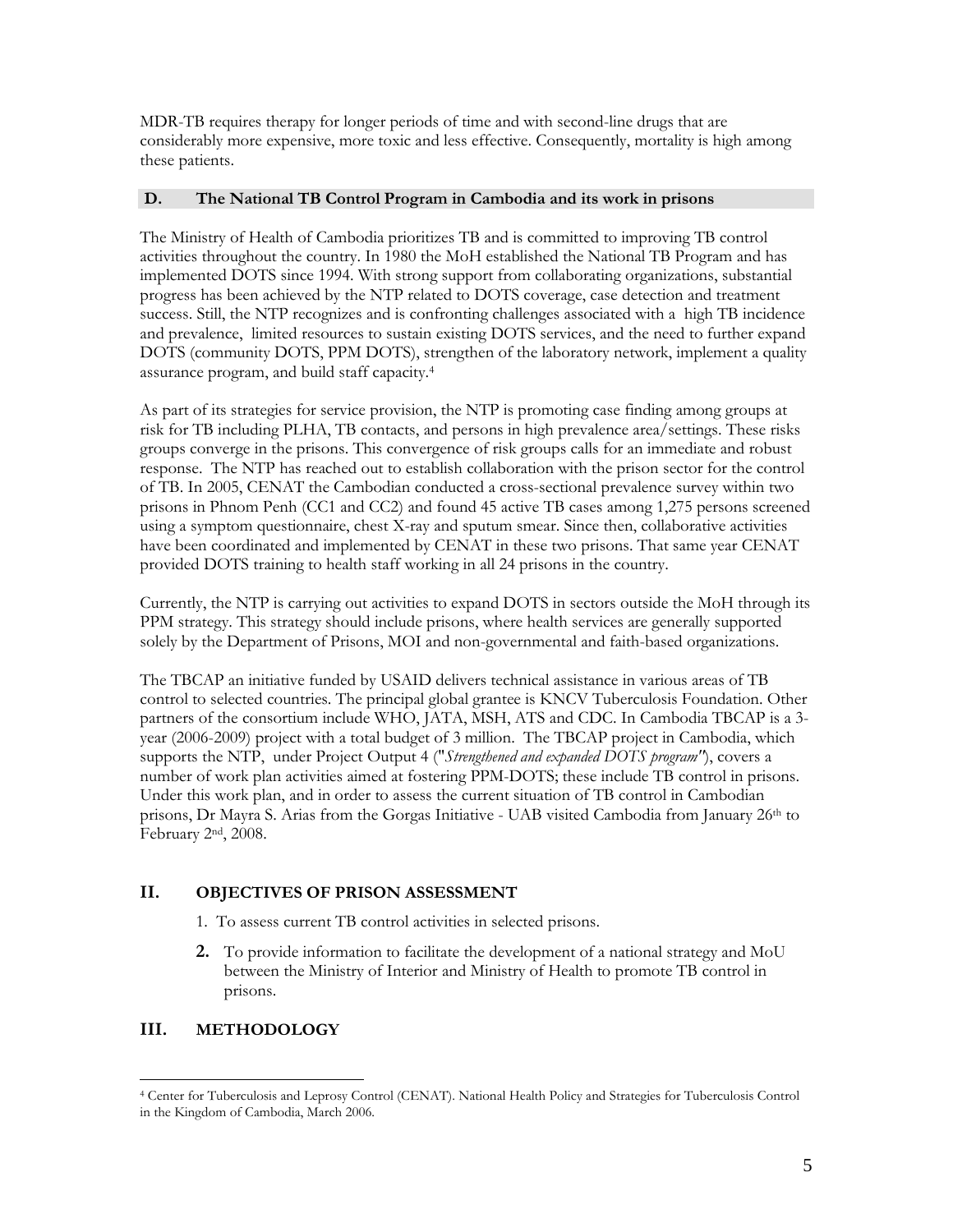This assessment was conducted through the use of structured in-depth interviews of key personnel from CENAT/NTP, Prison Dept., JATA, WHO, prison and NGO staff. A data collection instrument adapted from Tuberculosis Control in Prisons- A Manual for Programme Managers by UAB investigators was used to asses prisons.<sup>5</sup> This modified instrument has been effectively used in previous prison assessments conducted by GTI/UAB in Indonesia and Honduras.

# IV. KEY FINDINGS

### A. Structural and administrative aspects of detention

### Cambodia Prison Department

The Prison Department in Cambodia became an autonomous unit within the General Administration Department of the Ministry of Interior in 2000, after separation from the National Police. The penitentiary system is comprised of the national headquarter unit, three national prisons (CC1, CC2 and CC3), 22 provincial prisons and two municipal prisons. The provincial prisons are supported administratively by the provincial/municipal Governors office, while the national prisons are directly administrated by the Prison Department. The Cambodian prison population has increased at an alarming rate in the last decade. By then end of 2006 the prison census had reached 9,373, which represents an overcapacity of 65% (official capacity is 5665).<sup>6</sup>



Whilst the incarceration rate is rising, the infrastructure of prisons and resources remain extremely deficient. The most pressing problems faced are poor physical infrastructure, overcrowding, substandard prisoners' health, lack of rehabilitation programs and limited funding. The Department of Prisons has to compete with other governmental dependencies for its financing. Currently the budget per prisoner per day is only 1,500 Riels (US\$0.30) to cover the cost of food and firewood.

To address some of these issues, the Prison Dept. has accessed aid from bilateral agencies, mainly the Australian government (AusAID), to improve infrastructure of some prisons and reform the legal system. This aid will contribute to improvements in overall prison conditions, including a reduction in overcrowding.

#### B. Aspects of health care delivery

<u>.</u>

Prisons in Cambodia have an infirmary or clinic where inmates and prison staff and their families are

<sup>5</sup> Tuberculosis Control in Prisons- A Manual for Programme Managers. Geneva, World Health Organization 2000. (WHO/CDS/TB/2000.281).

<sup>&</sup>lt;sup>6</sup> International Centre for Prison Studies. King's College London. http://www.prisonstudies.org/. Accessed 02/5/08.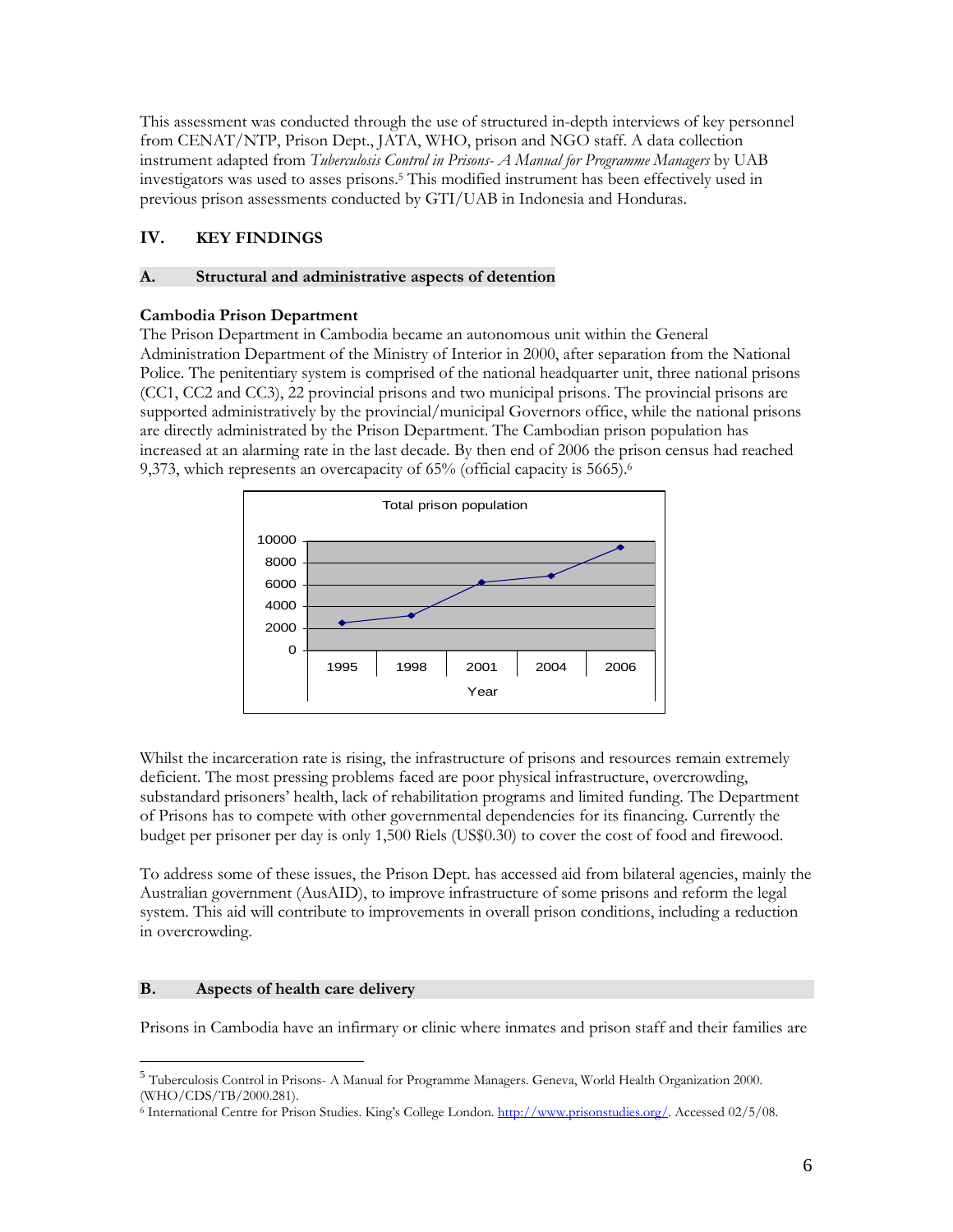seen. These clinics are staffed with workers with very limited education, and recruitment of qualified staff has been recognized as an important problem by central prison authorities.

The MoH is collaborating with the Prison Dept. to improve health services in selected prisons through training of prison health staff. Thus far, 32 prison health staff have undergone a 2-year nursing training program under the auspices of AusAID and the MoH. Thus far, the MoH has accredited 4 prison clinics as health centers (CC1, CC2, Kandal, Bantey Meanchey), thereby allowing these prison clinics to receive free drugs and basic equipment from the MoH. The Prison Dept. has also continued to work with the MoH and provincial health offices to improve the standards of other prison clinics so that they may also qualify for MoH support. In addition, the prison Dept. relies on assistance from NGOs and prisoners' families to cover other costs, particularly health-related expenses.

#### C. TB related information

### 1. Commitment

Prison authorities met are aware of the threat of TB in prisons. Dept. of Prison officials and prison directors are sensitized about the need to strengthen TB control activities. Consequently, they strongly support the collaboration with the NTP and OD TB programs so that DOTS is implemented appropriately in prisons throughout Cambodia. Prison authorities at the central level are willing to sign a MOU with the NTP. Motivation among prison health staff is high.

### 2. Training

Health staff in all prisons visited had received DOTS training in 2005, CC1 and CC2 at CENAT and CC3 at the Provincial Health offices. All except for one staff member are still working in the prisons. The staff at CC3 are the only ones that have received refresher DOTS training. Additionally, CC3 staff were trained in sputum smear fixation procedures.

### 3. TB morbidity and mortality in the prisons visited

|                                                 | CC <sub>1</sub> | $CC2*$   | CC3   |
|-------------------------------------------------|-----------------|----------|-------|
| Total prison population                         | 2,296           | 572      | 1,273 |
| TB suspects                                     | 79              | $\cdots$ | 75    |
| Total TB cases                                  | 22              |          | 15    |
| Smear positive TB cases                         | 22              | $\cdots$ | 14    |
| TB case notification (per 100,000)              | 958             | 350      | 1,178 |
| TB case notification general pop. (per 100,000) | 301             | 232      | 273   |

\* Data obtained from staff, TB records were not available at the time.

... Data not available

Overall, the number of suspects identified in each prison is very low. In CC1 approximately 28% of those suspects are diagnosed with smear positive TB (high positivity rate); in CC3 it is 19%. Since the number of TB suspects is relatively low, so too is the absolute number of active cases identified. Still, the case notification rate in these prisons is considerably higher than among the general population where they are located, especially in Kompong Chan.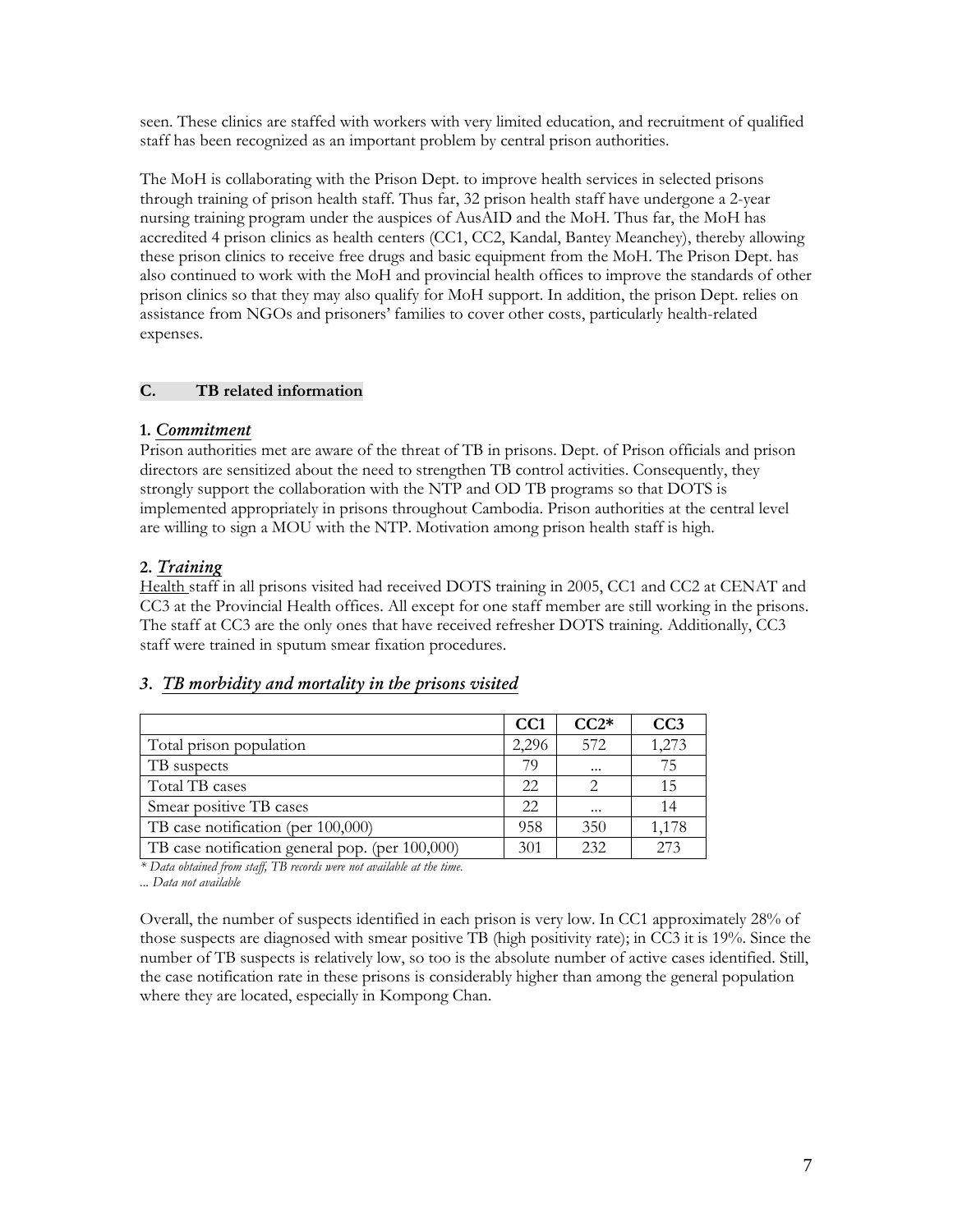### 4. TB case finding

A survey was conducted in CC1 and CC2 in 2005 to identify active TB cases through chest X-ray and symptom screening. A total of 1,275 individuals (both prisoners and prison staff) were screened.<sup>7</sup> Results are listed below.

|                                                                                    | Number $(\%)$    |
|------------------------------------------------------------------------------------|------------------|
| Prison population in CC1 and CC2 combined                                          | 2,500            |
| Prisoners screened                                                                 | 1,275            |
| Prisoners screened who had an abnormal chest X-ray                                 | $125(9.8\%)$     |
| Prisoners that underwent sputum smear microscopy (among those with abnormal X-Ray) | (63%)<br>79      |
| Total TB patients diagnosed (among total number screened)                          | $(6.3\%)$<br>-81 |
| Smear positive TB patients diagnosed (among those with sputum smear examination)   | (14%)            |
| Smear negative TB patients diagnosed (among those with sputum smear examination)   | 68 (86%)         |
| Extrapulmonary TB cases                                                            | $\mathcal{D}$    |
| Patients who started TB treatment                                                  | 45               |

Within this cohort, 125 had an abnormal chest X-Ray. Among the 125 persons with abnormal chest X-ray, only 79 underwent further sputum smear examination; of these 79 individuals 11 were sputum smear positive; 68 were sputum smear negative. Forty-five patients started TB therapy (11 smear positive, 32 sputum smear negative, and 2 extrapulmonary). Eight of the TB cases were prison security staff members.<sup>8</sup> The high proportion of sputum smear negative TB cases is highly suspicious of HIV coinfection, in this population. Unfortunately, HIV testing was not part of the protocol of the study.

Currently, there are no standardized screening procedures to identify potential TB cases at entry. Health staff, in the three prisons visited, conduct a general examination of all inmates upon entry into the prison. However, this is a general physical examination and anamnesis, including past history of TB. There is no documentation of health staff specifically targeting current TB symptoms (cough, fever, weight loss) during this entry examination. Among incarcerated prisoners, cases are detected through passive case finding, in which prisoners voluntarily seek care from the clinic when symptomatic. There are no standardized procedures for contact investigation to identify secondary cases when an active TB case is diagnosed.

When TB suspects are identified in CC1 and CC2, prison staff request sputum collection cups from CENAT as a supply of cups are not available in these prisons. Sputum samples are collected from suspects and transported to CENAT laboratory for analysis. These samples are collected in batches and transported on the same day.

In CC3, based on symptoms of those patients that voluntarily show up at the prison infirmary, the medical staff collects sputum and fixes it on a slide, and sends the fixed slides to the OD hospital laboratory for AFB diagnosis. The clinic staff collects sputum and fixes slides whenever a TB suspect is identified, but the slides are transported to the OD hospital lab in batches when they have several suspects, usually once per week. Each month they receive supplies for sputum collection and fixing form the OD TB Program. They have never had stock shortages.

In general, there is no delay in diagnosis of TB patients once the samples are submitted. Results are obtained within 3 days and patients initiate therapy promptly.

<u>.</u>

<sup>7</sup> CENAT/NTP and WHO presentation

<sup>8</sup> Personal communication from Mr. Samkol Sokhan, Prison Dept.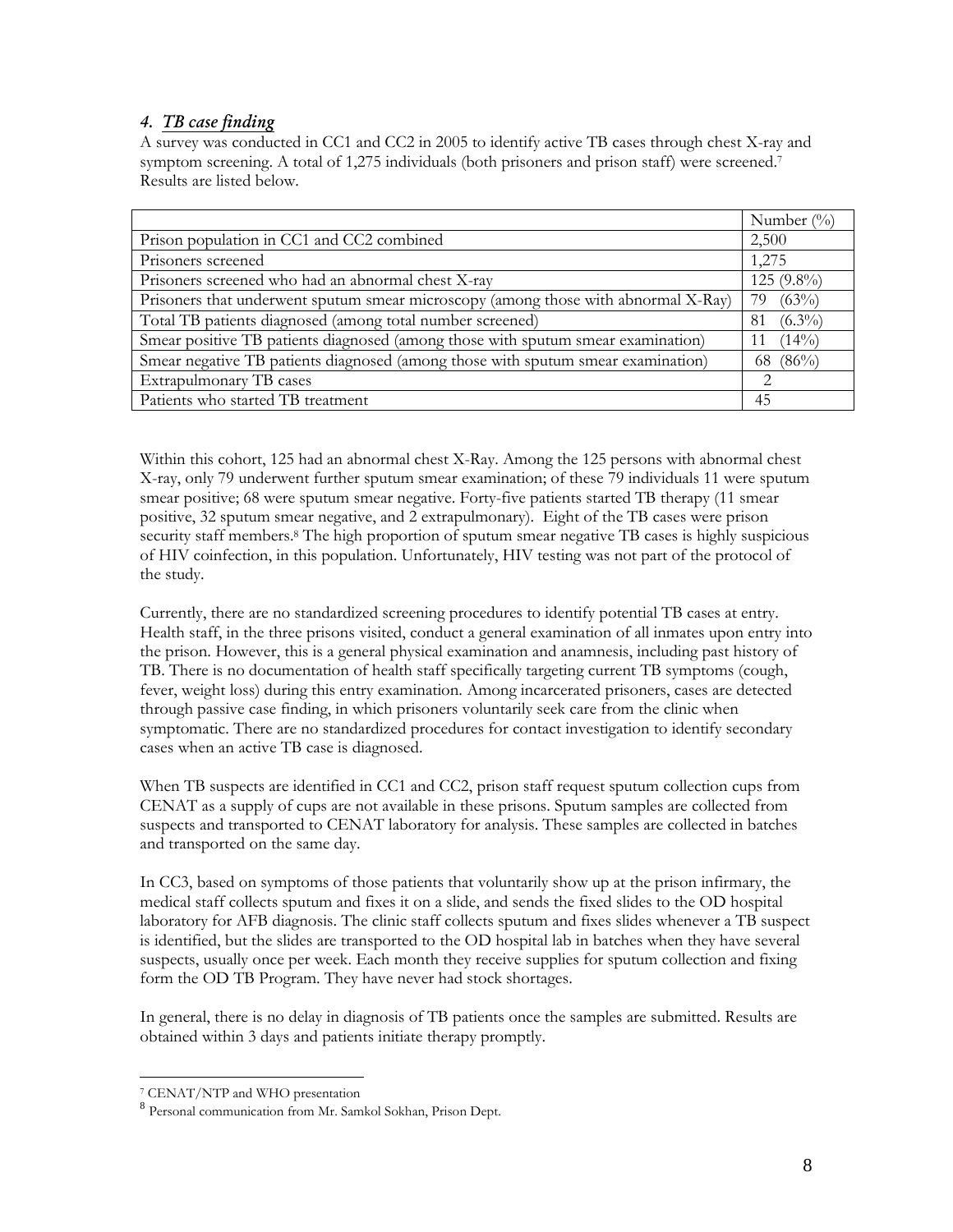The prison staff report problems in establishing diagnosis when a TB suspect is sputum smear negative. The lack of funds to transport the inmate with the security staff needed to accompany the inmate to the hospital for chest X-Ray examination is the main barrier. The prison does not have funds for this expense. At times the families of the inmates cannot cover the cost either. Under such circumstances the patient goes untreated since the ODs cannot confirm the case. In the case of a PLWHA, MSF (in CC1 and CC2) covers transportation and chest X-ray costs at Monivong and Khmer Russian Friendship hospitals. The OD in Kampong Chan has some funds for transportation of the inmates, but not for the prison staff that is required to escort prisoners out of the prison.

CC1 and CC2 have some funds which they use for transportation of sputum samples and collection of materials from CENAT, but this a limited amount that is not fixed or consistent. Prison staff have requested financial support for transporting sputum samples from CENAT.

#### 5. Treatment and case holding

Antituberculosis drugs are provided free of cost by the OPDs upon identifying a case in the prison. The prison staff collects drugs, which are dispensed at a month's-supply. There is no delay in the initiation of treatment after a diagnosis is confirmed.

It is important to note that the current practice is to treat only patients with a positive sputum smear. Those whose sputum smear is negative and who do not have access to chest X-ray examination (due to financial and security barriers) **do not** receive treatment due to the reluctance of CENAT OPD to consider them as active cases. There is a potential threat for missing and not treating smear-negative TB cases, which can increase mortality and morbidity.

DOT is conducted inconsistently in the prisons visited. In CC1 patients undergo DOT by the prison staff in the isolation cell for the entire duration of therapy. In CC2 female TB patients receive DOT in the prison infirmary and males in their cells (not clear who supervises treatment in the latter group). In CC3 DOT is carried out by the health staff during the intensive phase (first 2 months of therapy), in the isolation room. In the continuation phase (4 months), the TB patients return to their regular cells. Treatment is observed in the cell by the cell leader. During this time the cell leader keeps a week's supply of the TB drugs with him.

Except of CC2, there have not been any interruptions in treatment of those cases undergoing therapy. In CC2, communication with the OD was interrupted in 2007 due to the transfer of the designated health staff member that was trained and sensitized on TB and DOTS. This interruption in communication and transfer of trained staff member led to an interruption in TB treatment by patients. It is unclear is the remaining staff are fully aware of, or understand TB practices.

### 6. Referrals

In case an inmate undergoing TB treatment is released, the prison staff does not fill out or give the patient a written referral form in CC1. Instead, staff give the patient his treatment card and recommend that he visit his local health center to continue therapy in the community. Prison staff receive no feedback from the local health center on the treatment outcome or follow-up of the patient. In CC2, since 2005, only one patient has been released while taking TB treatment. Because of the unwillingness of the patient to continue therapy in his local health center, he came to the prison monthly to collect drugs. Treatment was not supervised at that time.

#### 7. Recording and reporting

Prison clinic staff have, and fill the following NTP forms and registers: TB suspect book, TB Patient registry and TB patient treatment cards. Theses materials are provided by the OPD. Prison cases are reported by the OPD, among their general, community cases (not disaggregated). The OPD could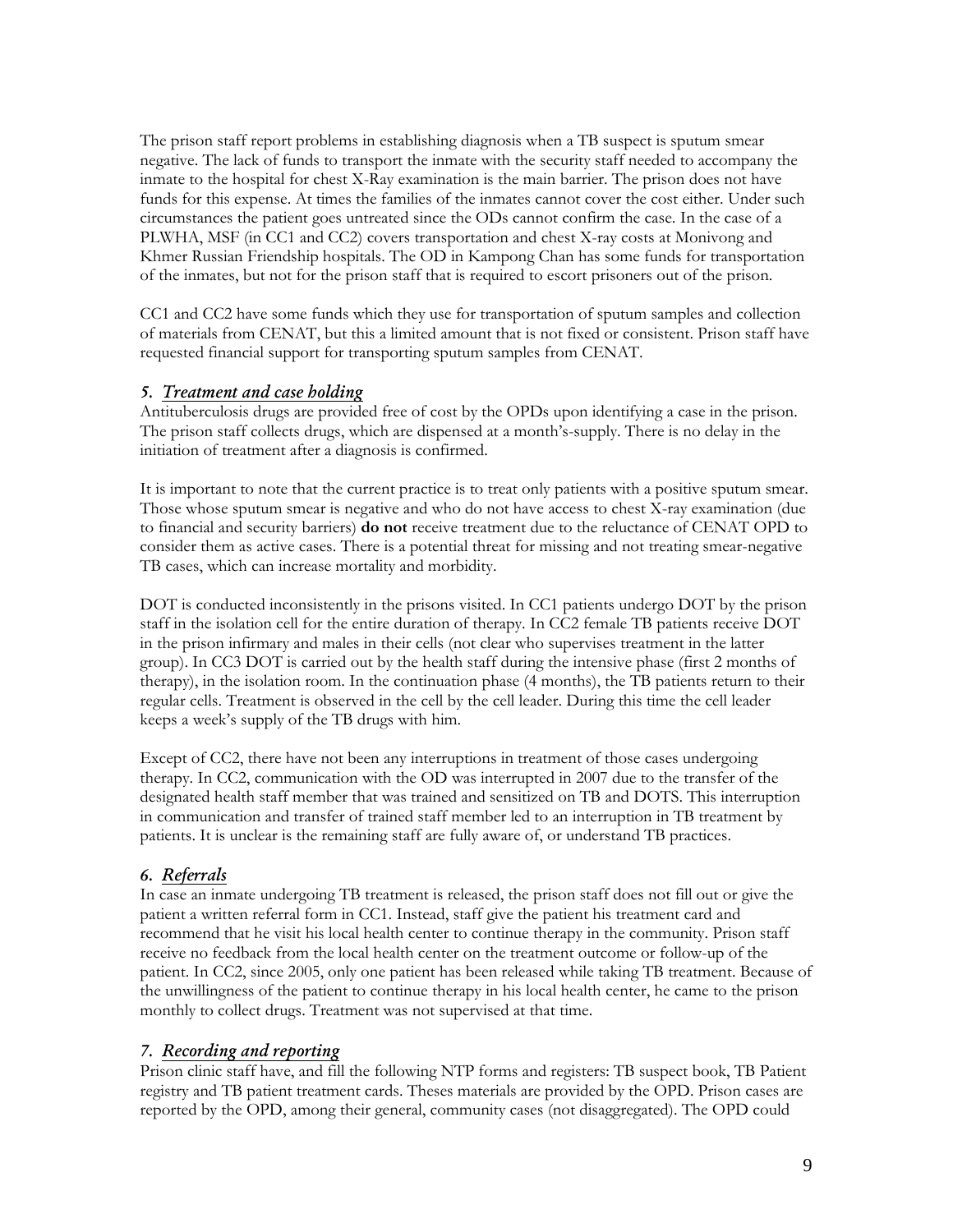identify prison cases using the address section of the patient registry book, for prison cases, the address listed is the prison address.

### 8. Supervision, monitoring and evaluation

There is inconsistency in the level of supervision by the OPDs to prisons. Since the DOTS training provided to the prison health staff of CC2 and CC3, the OPD has not conducted any supervision visits to these prisons. Staff have not participated in CENAT evaluation meetings to review the DOST-related strategies, indicators or activities. Prison staff do not receive any form of feedback for CENAT or the OPDs on their performance.

In Kampong Chan the OPD TB supervisor visits CC3 prison once a month to monitor the implementation of DOTS in the prison. The prison staff do not attend evaluation meetings of the NTP.

### 9. TB/HIV coinfection

Integrated TB-HIV services are neither routine nor systematized in prisons yet. In CC1 and CC2 TB patients undergo HIV testing only when distinctly ill (WHO Stage 3 and 4, according to MSF medical coordinator). In general, the cost of HIV testing and transportation is a prohibitive factor for the prison administration. MSF sometimes covers these costs, or request support from other NGOs (i.e. Maryknoll for CC1) for this purpose. The MSF medical team (counselor, physician, pharmacist) visit these two prisons every 2 weeks to do VCCT and follow-up HIV/AIDS patients, especially those on ART.

In CC3 there are currently 13 female inmates infected with HIV. These inmates receive care (OI and ARTs) from MSF. The TB patient registry has no recorded information on VCCT, HIV status or any other related information specific to these inmates.

The OD in Kampog Chan initiated VCCT in the prison in December 2007. However the OD has capacity to only do a limited number of counseling and testing in the prisons. There is a need to give priority to TB patients. Four TB patients underwent VCCT thus far; 3 of these were HIV positive. The high coinfection rate in this prison warrants increased and sustained VCCT among all TB patients.

# 10. Infection control

There are no measures or policies related to infection control in the visited prisons. In the prisons visited, TB patients are separated, but for different periods of time. In CC1 TB patients (all) remain separated from the general population for the entire duration of treatment (6 months) in an isolation room. In CC2 and CC3 TB patients are housed in isolation rooms during the intensive phase only.

Notably, HIV/AIDS patients who do not have TB are housed together in the isolation room with TB patients in CC1 and CC2. Whilst in CC1 and CC3 this isolation room is well (naturally) ventilated and illuminated (CC2's isolation room was not evaluated), the threat for TB transmission to HIVinfected individuals remains. In CC3 it is not clear if HIV/AIDS patients are housed with TB patients. In general, no personal protection for staff and other patients is used.

# 11. Information, Education and Communication (IEC)

TB IEC activities vary among the prisons, but IEC is focused on patients diagnosed with TB. Except for CC3, the general population is not educated about TB etiology, transmission, diagnosis or treatment. No systematic IEC program is implemented. CENAT provides some materials but not regularly.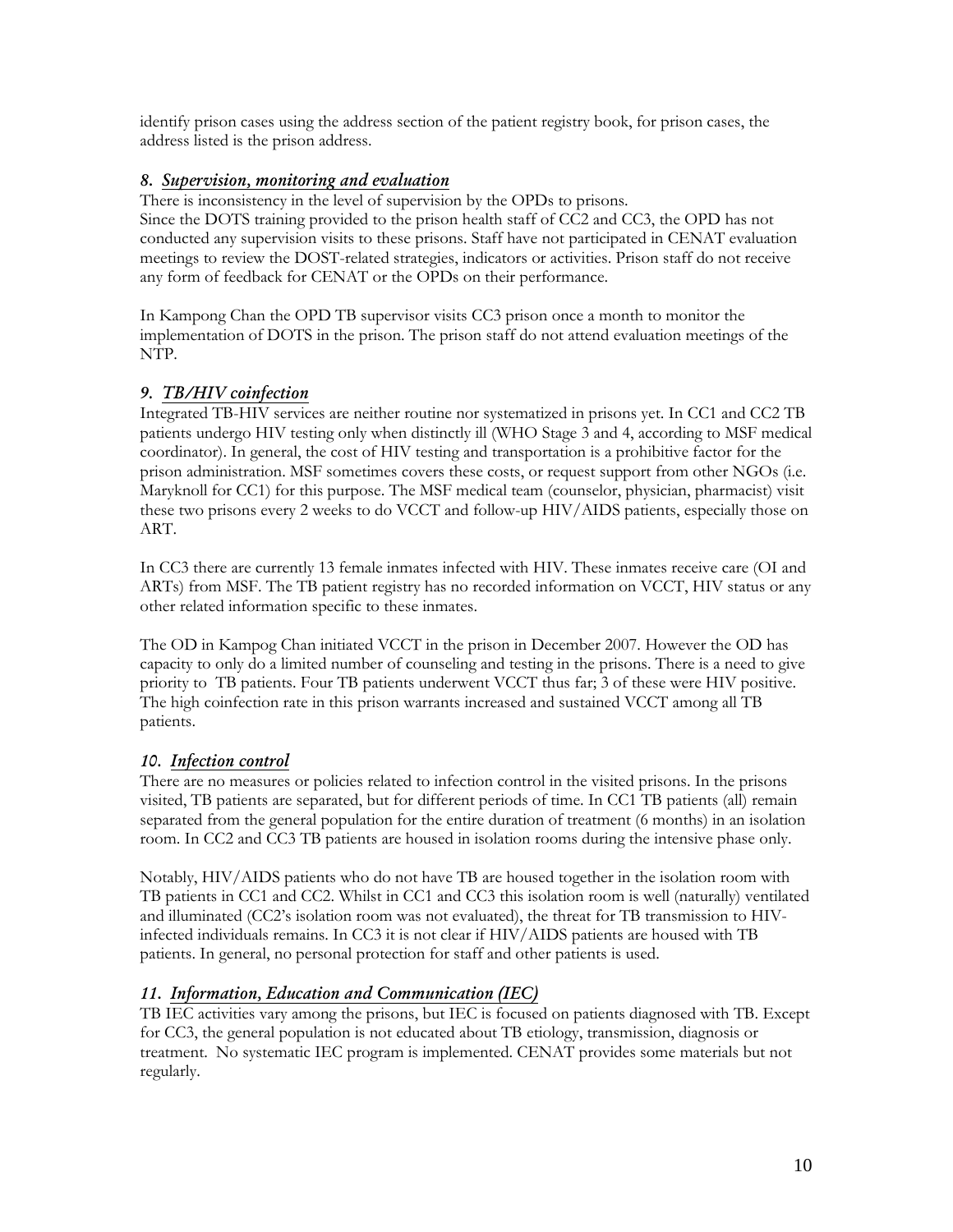#### D. Organizations working in prisons in Cambodia

### 1. Prison Fellowship Cambodia (PFC)

**-Background:** PFC was established in 2002 through a MOU between it and the Ministry of Foreign Affairs. PFCis affiliated with its parent organization, Prison Fellowship International, which provides general guidance, but no direct management or funding. The overall goal of PFC is to ensure that the basic needs of prisoners are met.

-Coverage: PFC currently operates in 4 prisons: CC1, CC2, CC3 and Kardar. In the last year it assisted 350 inmates during imprisonment and release.

-Lines of work: Through it project Blue Gate House, PFC works with newly released prisoners in the following areas:

- Basic needs relief (clothing, toiletries, food, and vitamins)
- Free medical services, including referrals to hospitals and other NGOs that provide health care
- Counseling and mediation with the prisoners' families, including confirming the families' address
- Work and training program, teaching skills that will be helpful in finding a job
- Daily meals
- Assistance in finding accommodations
- Referrals to other NGOs and churches

For incarcerated prisoners PFC operates the following types of programs: medical assistance, prison policy, counseling, rehabilitation and education. Within the medical assistance program, PFC facilitates the referral of ill inmates in CC1 and CC2 to Monivon Hospital. When an inmate is suspected of TB, PFC refers him/her to CENAT hospital. When HIV is highly suspected PFC provides referrals to MSF (CC1 and CC2) and Maryknoll (Kandar prison). In general, referring prisoners to facilities outside the prison is very complicated due to security and financial constraints. PFC seeks assistance from other NGOs to cover some of the related costs (transport, X-Ray). The educational programs implemented by PFC include vocational training (motor repair, carpentry, sowing, English) and literacy programs.

**-Scaling-up plans:** PFC plans to intensify and expand their services in CC3 and Kampong Spey. The population incarcerated in CC3 are sentenced, and incarcerated for long periods of time, consequently many inmates have lost contact with their families. A prison doctor visit CC3 every two weeks, and provides medical check-ups and free medicines.

#### 2. MSF

Background: MSF's has worked in Cambodia since 1979 providing health care to refugees along the Thai-Cambodia border who were displaced during the Khmer Rouge regime. MSF later moved inland as Cambodians were repatriated and helped the MoH to rebuild the collapsed public health infrastructure.

**Coverage:** MSF works in Siem Reap, Phnom Penh, Takeo, Kompong Cham, and Otdar Mean Chay.

**Lines of work:** MSF's current work in Cambodia focuses in delivering care for PLWHA. This includes VCCT and a sizeable ART program. It is MSF's largest ART program in Asia, with 7,900 patients on ART as of April 2007. Nationwide it manages a substantial number of patients on ART (44%), including patients treated with second-line antiretrovirals. Other services include counseling, HIV/AIDS education and treatment for opportunistic infections.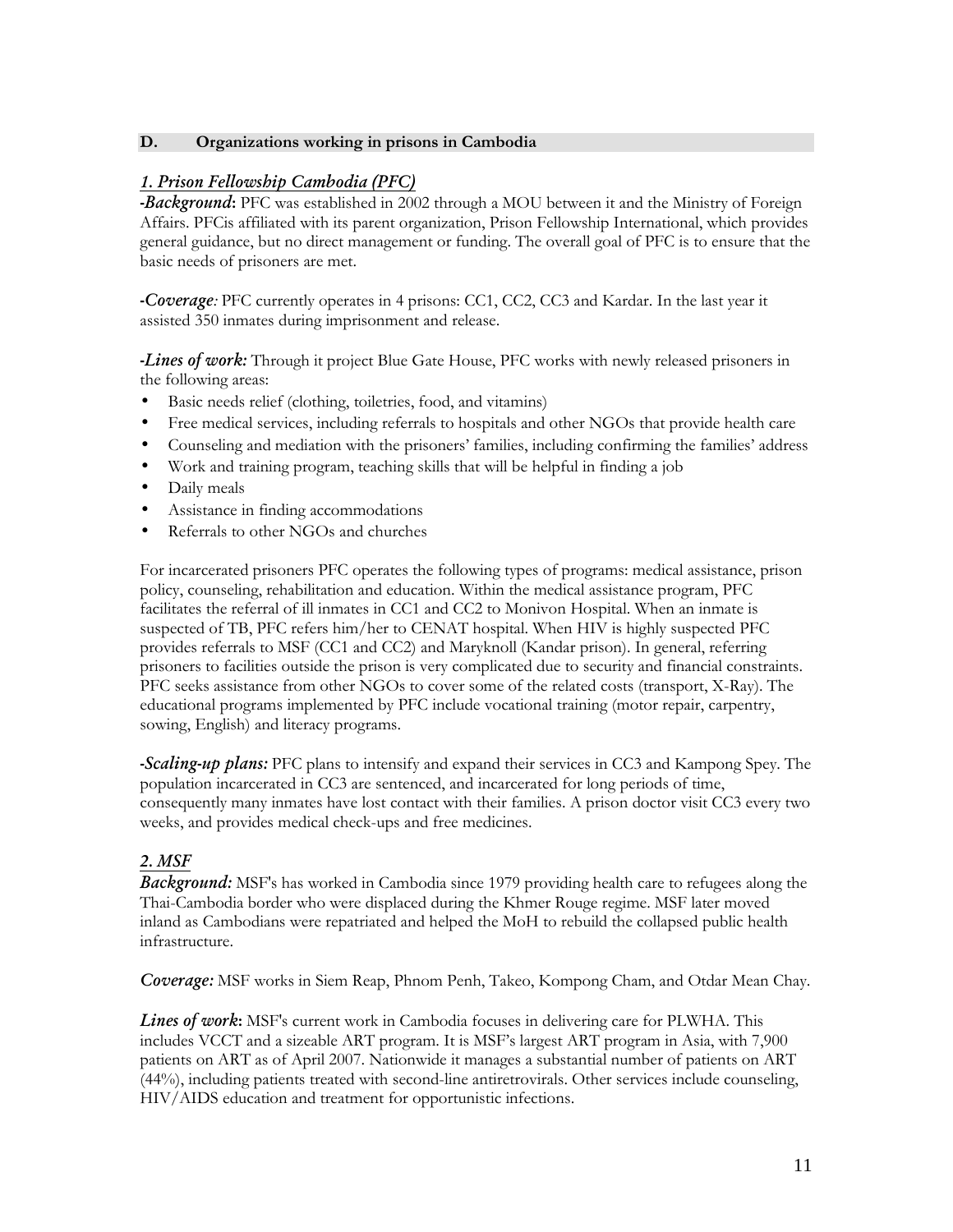MSF has a signed an agreement with the MoI and MoH for the management of HIV/AIDS cases in prisons. Their work in prisons began in 2007 in Phnom Penh, at CC1, CC2 and the Police Judiciary (PJ) prison. MSF's refers patients in their cohorts, who need diagnostic and hospitalization services, to the Russian Friendship Hospital.

The MSF team, which consists of a medical doctor, pharmacist and counselor visit the prisons every two weeks to deliver VCCT and provide follow-up to patients undergoing ART and treatment for opportunistic infections, including TB. Due to limited capacity, MSF can provide VCCT for only 3 persons at a time. Thus, they screen those patients that are evidently sick and suspected of HIV/AIDS (based on WHO Stage 3 and Stage 4 HIV/AIDS defining illnesses). In this context, they provide VCCT among prisoners diagnosed with TB.

MSF has enrolled 55 patients from prisons into their ARV program. Of these 55 patients, 21 (38%) have developed TB and received TB treatment: -8  $SS(+)$ , 3  $SS(-)$ , 7 EPTB (confirmed), 7 EPTB (not confirmed). At times, MSF has used other clinical criteria for establishing a non-confirmed EPTB diagnosis. The MSF staff follow WHO recommended guidelines when managing coinfected TB/HIV patients.

Notably, MSF collects sputum and sends it for smear (and culture?) analysis to Institute Pasteur-Cambodia. For chest-X-Rays MSF refers patients to the Khmer Russian Friendship hospital. They treat patients ( $N=21$ ) diagnosed with TB with drugs that are purchased and delivered by **MSF France and not the NTP.** The TB drugs are delivered as fixed-dose combination therapy. These coinfected patients are reported to MSF France and NCHADS only. It is the assumption of MSF staff that these are not reported to CENAT.

Plans to scale-up: MSF plans to collaborate with the Khmer Russian Friendship Hospital and CENAT to upgrade the hospital's laboratory to have increased access to TB services. At this time, MSF has funding up to 2011 for their program in Phnom Penh, this funding covers current activities within prisons.

### 3. Family Health International (FHI)

Background: FHI established its office in Cambodia in 1998. FHI is funded mainly by USAID and has implemented the IMPACT project, which supports the national government and NGOs at the community level to strengthen care and support systems, prevent HIV transmission, and promote behavior change.

Coverage: FHI works with government, NGO and community partners in all 24 provinces in the country.

#### Programmatic areas: FHI works in:

- Providing technical assistance to NCAHDS on the design, implementation and data analysis of sentinel surveillance on HIV and STI prevalence and risk behaviors
- Developing, implementation and evaluating interventions to reduce risk behaviors by vulnerable groups including sex workers, uniform services personnel and MSM
- Collaborating with the government and NGO sector to strengthen STI services
- Implementing projects that target orphans and vulnerable children
- Collaborating with the government and NGOs to implement decentralized model of care for PLHA using the Continuum of Care (COC) program, which includes management of TB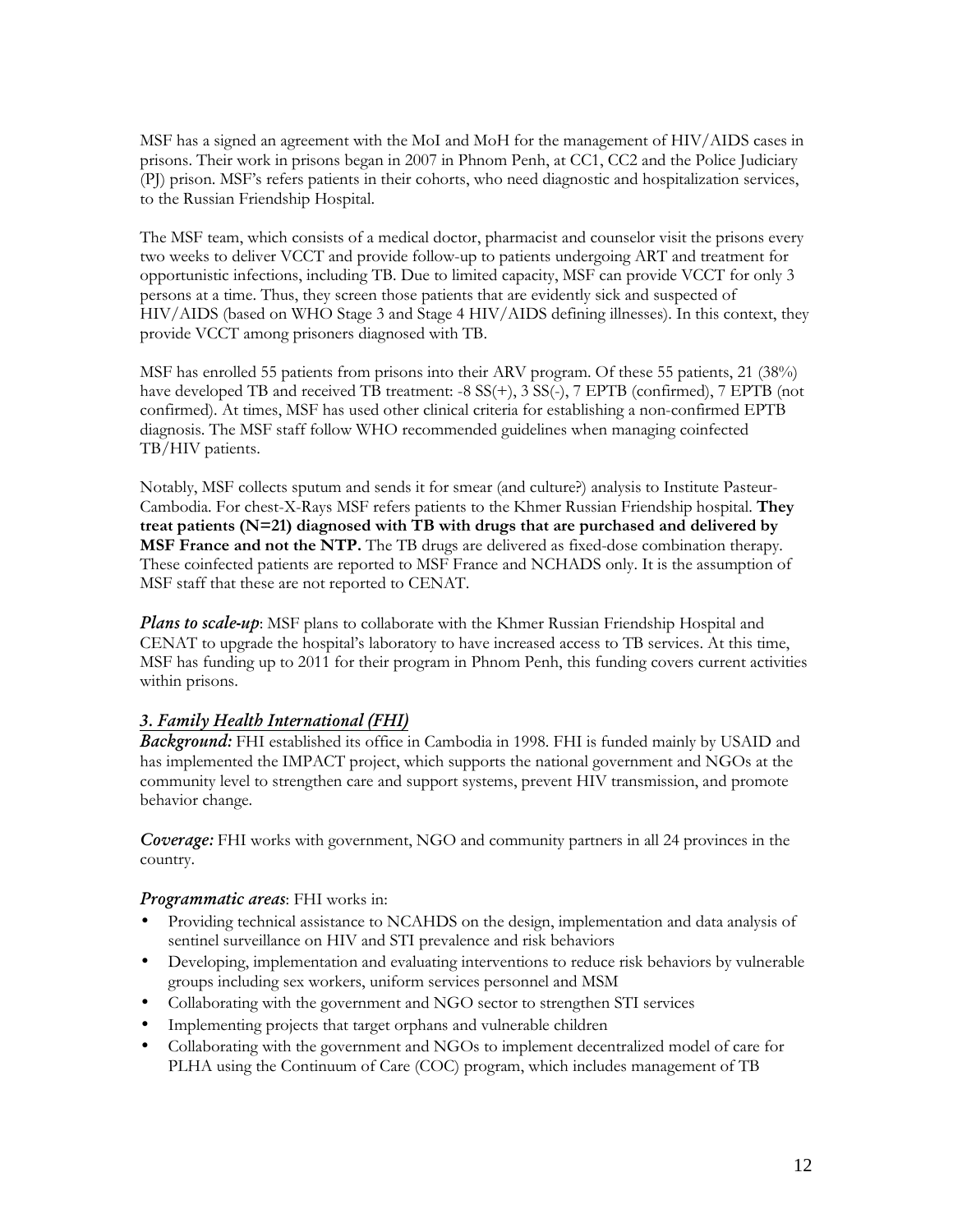FHI as partner of the TBCAP, is the recipient and implementing agency for funds allocated to TB control activities in prisons. Other programmatic areas funded through TBCAP in Cambodia are: human resource development (HRD), quality Diagnosis, TB/HIV collaborative activities, DOTS strengthening (community DOTS, public-private mix and MDR-TB) and IEC/ACSM.

**Plans to scale-up**: FHI is collecting information from various organizations that are working in, or intend to work in, prisons. This coordinating effort will assist in the planning and implementation of activities with TBCAP funds. It will also allow FHI to identify stakeholders and potential partners.

### 4. Catholic Relief Services (CRS)

Background: CRS has work in relief efforts for Cambodia for over 30 years. It was among the first respondents to the country's political crisis and in addressing its effects on the country's economical, social, educational and health systems. Currently, CRS is implementing a multi-year HIV/AIDS program with eight international and local partners.

Coverage: CRS's HIV/AIDS program is carried out in six provinces.

Areas of work: CRS is involved in pediatric HIV/AIDS, prevention of mother-to-child transmission, anti-retroviral treatment provision and adherence support, hospice, home-based care, counseling, social support and socio-economic reintegration services, HIV/AIDS-livelihoods integration, life skills training for adolescents and youth, couples prevention and community/government health system strengthening.

Plan for scaling-up: CRS plans to expand HIV programs to prisons based on existing needs and opportunities. To this end, the organization conducted an appraisal of health services in prisons at the end of 2007.<sup>9</sup>

### 5. Cambodia League for the Promotion and Defense of Human Rights (LICHADO)

**Background:** LICAHDO is a national NGO established in 1992 that aims to monitor prisons and prisoners rights; disseminate relevant, high-quality, non-partisan information and; lobby for positive reform.<sup>10</sup>

Coverage: The organization has offices in Phnom Penh and 12 provinces. LICAHDO visits 18 of 25 prisons, covering 90% of the total Cambodia population. These prisons are Police Judicial, CC1, CC2, CC3, Toul Sleng Military Prison, Takmao, Kompong Som, Kompong Speu, Kampot, Kompong Chhnang, Kompong Cham, Kompong Thom, Pursat, Battambang, Banteay Meanchey, Siem Riep, Svay Rieng, and Koh Kong).

The LICADHO Medical Office works in a different set of prisons: Takmao, Kompong Cham, Takeo, Prey Veng, Svay Rieng, PJ, Toul Sleng, Pursat, Koh Kong, Kompong Som, Battambang, and Kompong Thom. Some of the other prisons are occasionally visited by other NGOs, such as the Prison Fellowship.

Areas of work: Activities are implemented within seven programs:

• Human Rights Education Office: conducts training to target groups (i.e. government, students, monks) and disseminates information to the general population

 9 Catholic Relief Services. ASSESSING NEEDS AND OPPORTUNITIES FOR HIV SERVICES IN CAMBODIAN PRISONS. October – November, 2007

<sup>10</sup> LICHADO. PRISON CONDITIONS IN CAMBODIA 2005 & 2006: ONE DAY IN THE LIFE. January 2007.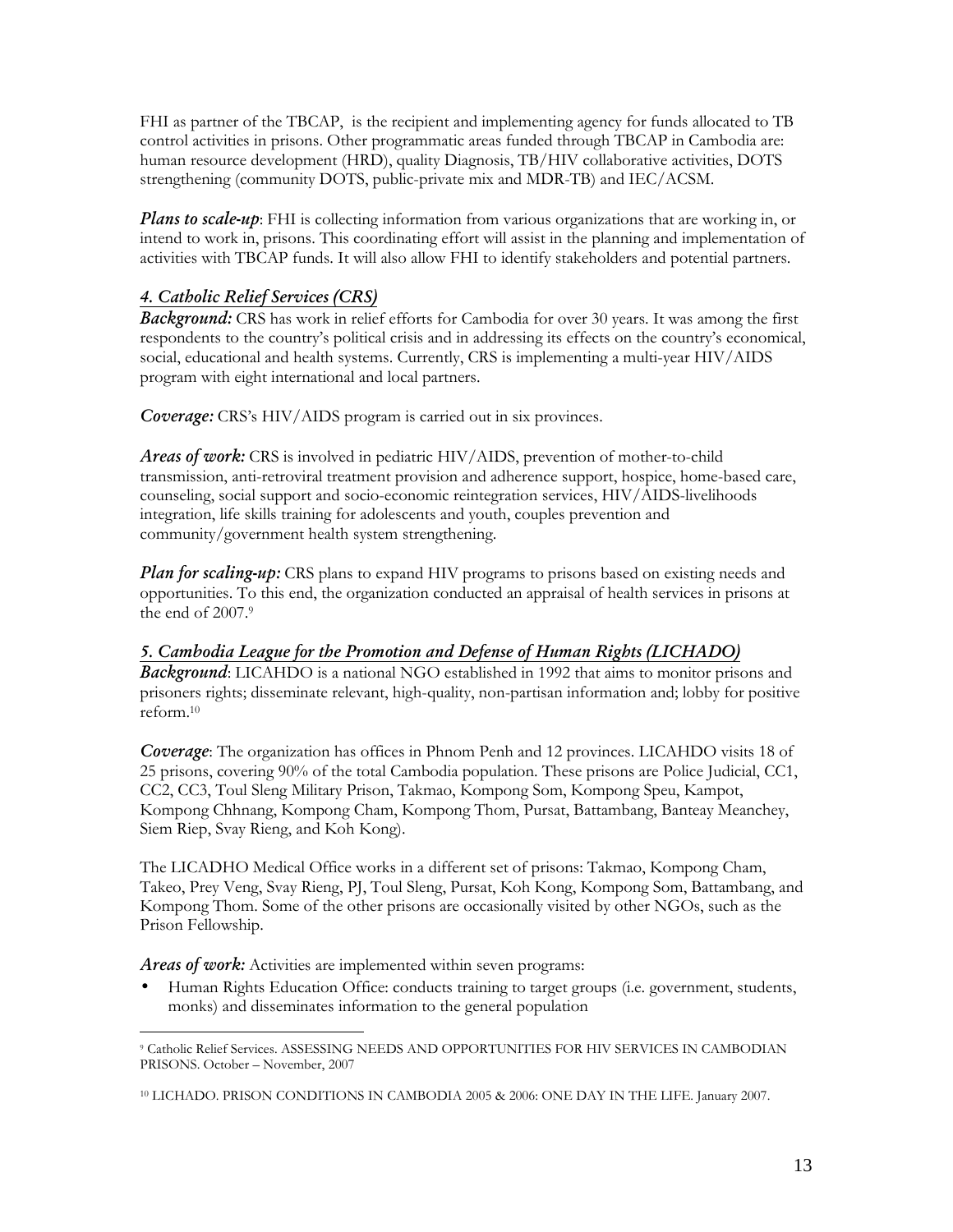- Monitoring Office: investigates human rights violation cases and guarantees that pre-trail detainees have legal representation
- Medical Office: provides medical care to prisoners and prison health staff in 18 prisons, including facilitating referral of inmates that need services in hospitals
- Project Against Torture: provides comprehensive rehabilitation services to victims of torture and conducts advocacy against this practice
- Children's Rights Project: investigates childrens' rights violations and educates the public about the issue; creates a child protection network
- Women' Rights Office: investigates womens' rights violations, educates the public and advocates for social and legal reforms
- Documentation and resource office: collects and maintains an electronic database

### 6. Cambodia Criminal Justice Assistance Project (CCJAP)

**Background:** The CCJAP is funded by the Australian government and implemented in close collaboration with the Dept. of Prisons. In phases I and II (1997 to 2002 and 2002 to 2007 respectively) the CCJAP sought to improve the operational, managerial, institutional and human rights conditions within the criminal justice system of Cambodia.

Coverage: CCJAP operates in Phnom Penh, Kompong Cham, Kompong Chhnang, Kompong Spue, Kampot, Prey Sar and Kandal Province.

**Areas of work:** CCJAP has focused on the development of police, judicial and prison guidelines, and intensive training of staff. Secondly CCJAP addresses crime prevention and community safety, enhancing investigation capacity of staff and developing a policy support framework (i.e. new Courts Handbook, juvenile justice and victims practices, prisons Corrections Management System, Strategic Plan and budgeting) to improve prisoner health and rehabilitation of prisoners. These activities were complemented with improvement of the police and prison infrastructure, which includes the building of new prisons and refurbishing existing ones. These activities also involved the provision of transportation vehicles, office furniture and equipment, medical supplies and funds for vocational and educational training in 5 prisons. 11 Health clinics have been upgraded at CC1 and CC2 at Prey Sars.

Plans for scaling-up: Currently in Phase III (that ends in 2012), CCJAP will continue to support service delivery in Police, Prisons and Courts but seeks to expand its work into new provinces. It will work with the MoI to develop long term sustainability of the penitentiary and criminal justice systems and the planning and budgeting capacity. In addition Phase III activities will include the training of prison health staff in collaboration with the MoH and upgrading prison clinics (infrastructure and equipment) to meet the required criteria for health posts category by the MoH. CCJAP is also collaborating with NCHADS to increase inmates' access to VCCT.

# V. MAIN RECOMMENDATIONS

#### To the MoH and MoI/Department of Prisons:

1. Seize the current momentum and strengthen rapport between ministries, and with donor and NGO sectors involved in health care delivery, in order to expand and intensify their activities in the prison setting.

<u>.</u>

<sup>11</sup> http://www.ccjap.org.kh/our\_history.asp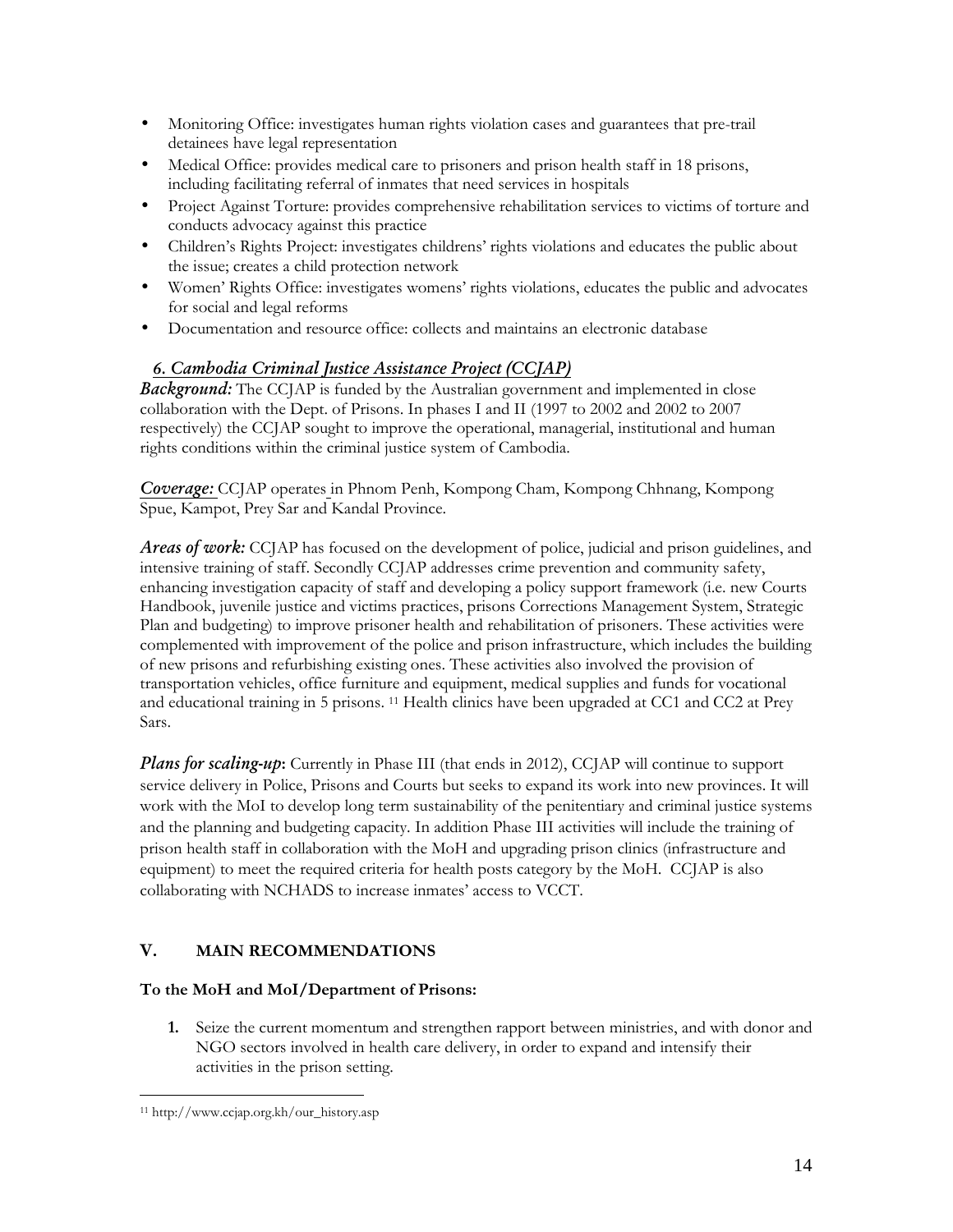- 2. Facilitate and expedite upgrading additional prison clinics (with adequate training, staffing, equipment and infrastructure) so that these become health posts and have access to MoH drugs and supplies.
- 3. At the central level, advocate for and guarantee access to standardized TB and TB/HIV services among prisoners throughout Cambodia at the province and OD levels, as well as through partners and donor agencies.
- 4. Allocate funding for the transport of sputum smear negative patients that need chest X-ray examination

### To the CENAT/NTP:

- 1. Capitalize on the established link between the Dept. of Prisons and CENAT to expand and strengthen DOTS implementation in prisons in all provinces in Cambodia, focusing efforts on systematic supervision, monitoring and evaluation of the prison program.
- 2. Formalize the collaboration between CENAT and the Prison Dept. through an MOU (see sample MOU in Annex 2) as a policy tool that supports and facilitates DOTS implementation in all prisons. Within the prison sector this is especially necessary given the hierarchical system that exists within the prison sector. Collaboration should start at the top so that DOTS is properly adopted and implemented locally by prisons. CENAT and Prison Dept. need to work closely to finalize, endorse and disseminate the MOU.
- 3. Disseminate the aim and content of the MOU to prison authorities, NTP staff at all levels and NGO community to increase awareness and commitment to the collaborative efforts of these entities.
- 4. Mobilize resources to operationalize TB control activities aimed at increasing case detection and notification, and treatment success:
	- a. Intensify the finding of TB suspects through TB-specific entry screening (routine and standardized) and contact investigation, in addition to passive case finding (among those who present to health clinics on their own, with TB symptoms). This will require modifying the current forms used for medical examination of inmates at entry into the prison so that information related to TB symptoms, history of past TB disease and treatment is specifically addressed and recorded. It may also require recording information on the contact investigation conducted whenever a TB case is diagnosed in the prison (including number of contacts identified, number of TB suspects among the contacts, and contacts diagnosed with TB disease).
	- b. Avoid underreporting of TB cases; ensure that all prisoners diagnosed with TB and who start treatment are reported to and by NTP, regardless of which NGO is giving support to health programs.
	- c. Avoid under -diagnosis of TB cases who are sputum smear negative; establish local partnerships and/or mechanisms that would secure the access to chest-X-rays of prisoners, preferably without these having to be transported outside prisons. This may be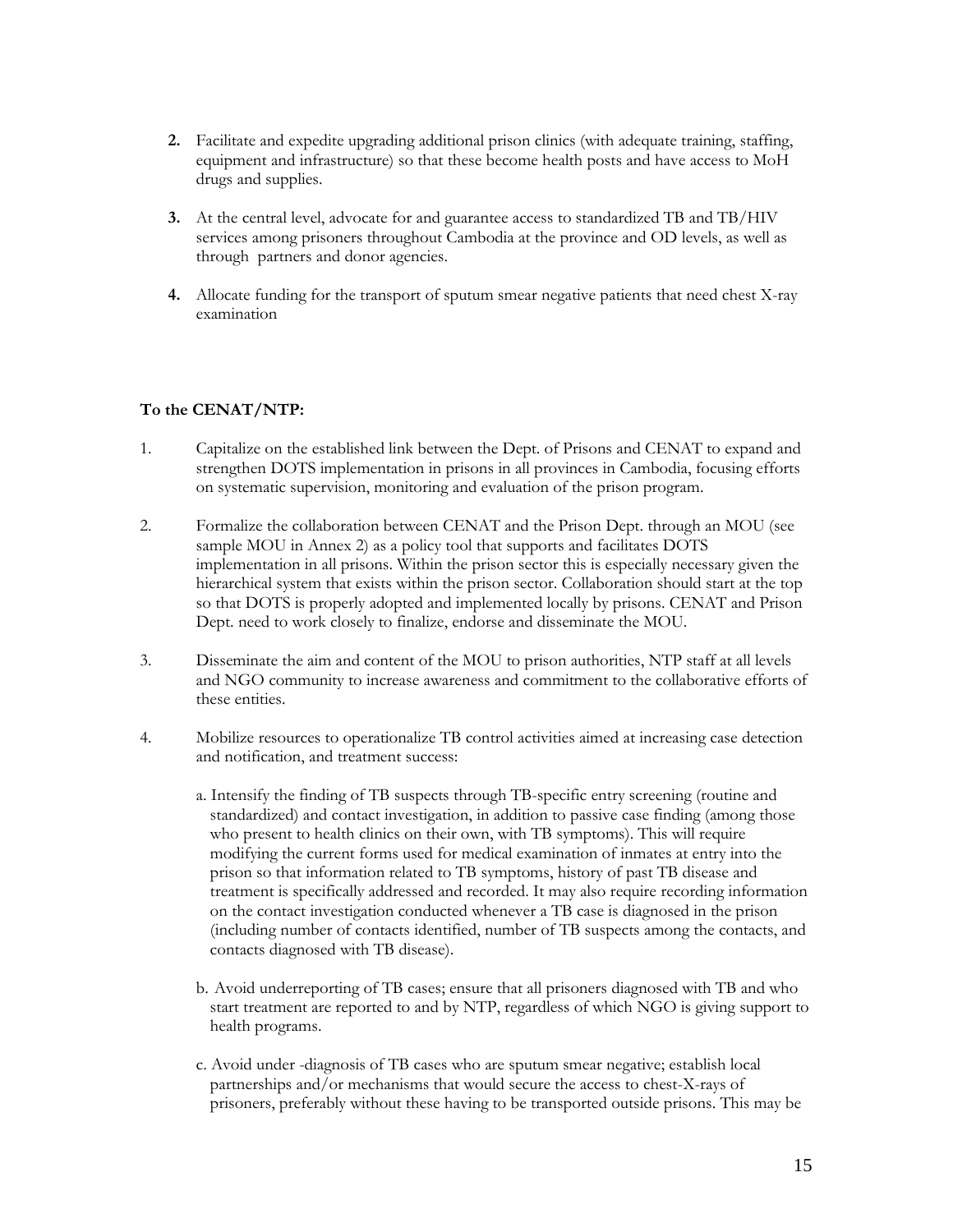accomplished through the use of mobile chest X-ray units that visit prisons to assess sputum smear negative suspects undergoing evaluation of TB. Until this is achieved, ODs, prisons and collaborating NGOs must logistically and financially support the transportation of TB suspects and security staff to designated referral facilities for chest-Xray and/or hospitalization.

- d. Supply prisons with the patients' full course (6 months) of therapy in patient-friendly boxes, which should be kept at the prison clinic. In addition, prisons should have available a stock of supplies, including sputum collection cups. Treatment dispensed on a monthly basis, implies more costs to prisons (transportation to and from OD health center).
- e. Create a system to track the referral of TB patients who are released into the community or transferred to another prison facility. This would include a referral registry and monitoring of referrals, through coordination and communication with local and OD offices and with the NGO sector.
- f. Implement IEC activities in prisons on a regular basis. These activities should target not only inmates, but security personnel and prison visitors as well. Provincial and district TB supervisors should supply prisons with educational materials (posters, leaflets, flipcharts).
- 5. There should be on-going coordination and communication among NTP and other partners to develop the National Strategy for TB control in prisons and Standard Operating Procedures (for entry screening, contact investigation, diagnosis, referrals, recording and reporting) with clearly defined roles and responsibilities of different stakeholders. These tools should be endorsed by the MoH and MoI
- 6. Establish a TB working group for prisons, with multiple stakeholders, that serves as a platform for the coordination of planned and ongoing DOTS-related activities.
- 7. To ensure the effectiveness and sustainability of DOTS within prisons, the central NTP unit and ODs need to include prisons in their planning and budgeting.
- 8. Refresher training should be available and continuous for prison staff.
- 9. Foster collaboration between the TB and NCHADS programs and the key stakeholders at the district level, and define roles and responsibilities for TB/HIV joint activities.
- 10. Support the implementation of activities to decrease the burden of TB among HIV positive patients and decrease the burden of HIV among TB patients. Specifically, increase screening for active TB among all PWHA to expedite diagnosis and initiation of treatment; increase VCCT in prisons, especially among TB patients. These activities should be reinforced in prisons with a high HIV prevalence. Isoniazid preventive treatment (IPT) should be given to all coinfected patients without evidence of active TB.
- 11. Promote the sharing and validation of information by CENAT/NTP, NCHADS and other partners (MSF) to establish an accurate TB/HIV surveillance system in order to avoid underreporting or duplication in reporting coinfected cases. Isolation should in no way be seen as punishment and thereby increase stigma.
- 12. TB patients should not be placed in isolation rooms with PLWHA. Isolation of TB patients needs to be limited to the intensive phase of therapy only, patients do not need to remain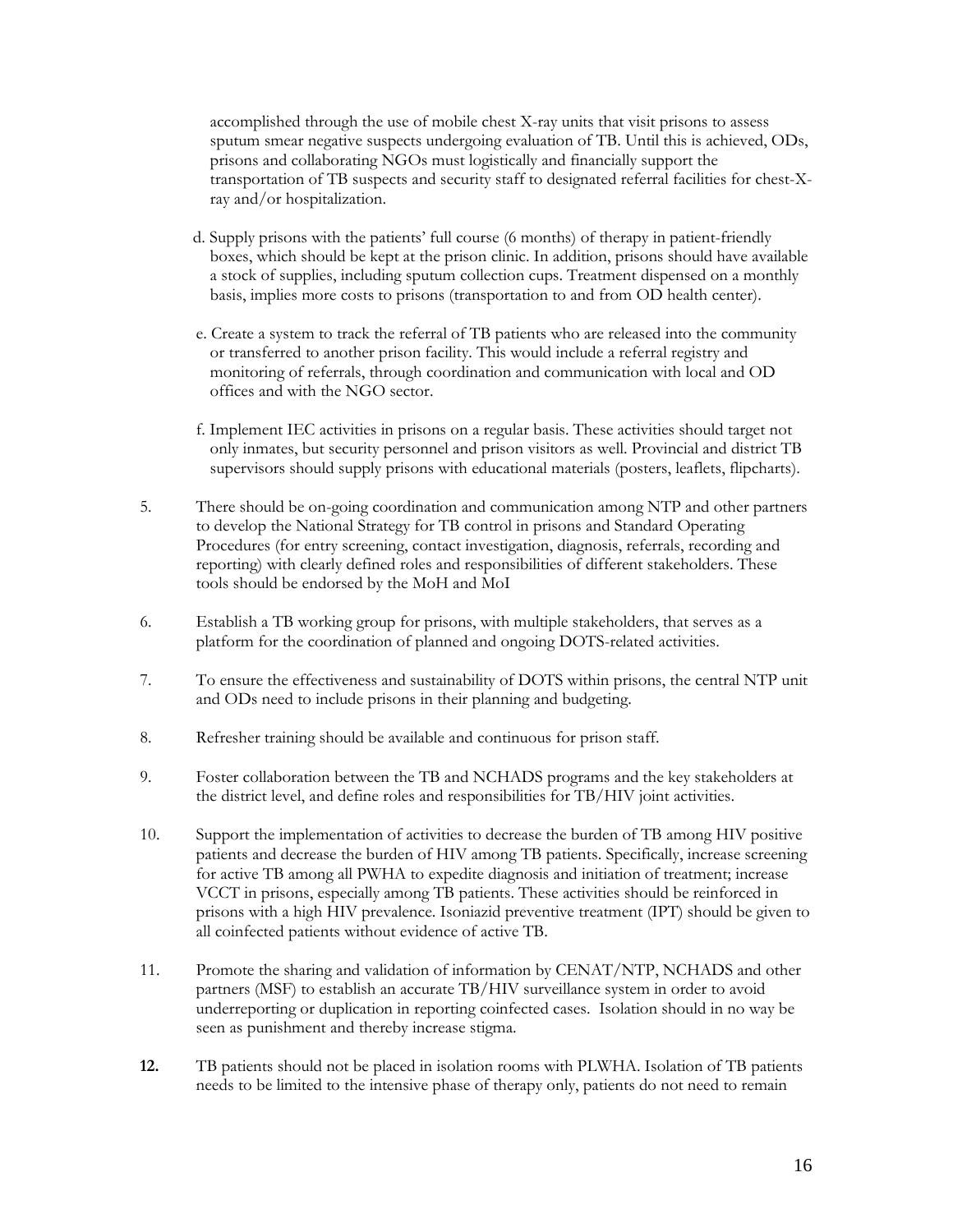isolated during the entire course of treatment. The use of personal protection among staff is encouraged.

- 13. Data on prisons needs to be recorded and reported by the ODs so that the trend of TB in prisons and treatment outcomes are monitored. This would allow CENAT to determine the contribution of prisons to case notification.
- 14. Maintain and strengthen the commitment of prison staff through continued supervision and monitoring of prisons by the local, district and provincial levels (NTP), with corresponding feedback to prison authorities and staff. The NTP at the OD level conducts quarterly meetings under their PPM strategy, with cluster of provinces. During these meetings CENAT reviews data related to case detection and treatment outcomes with collaborators. These meetings also serve to identify problems (including turn-over of staff) and potential solutions. Similar activities can be conducted with prison staff.
- 15. Further mapping will help in prioritizing potential partners with most impact and benefits for the implementation of DOTS in prisons in each province. These partners can assist in IEC activities, tracking referrals and ensuring that they continue treatment, and supporting expenses that expedite diagnosis (transportation cost to hospitals for chest X-rays).
- 16. Actively engage the general prison population and other organizations (e.g. Medical colleges) in TB-specific IEC activities.
- 17. Document lessons learned from the planning, implementation, and evaluation of the DOTS and TB/HIV collaborations to inform decision-makers at the national level and guide the development of future policy.

#### To donor agencies, TBCAP partners and NGOs:

- 1. TBCAP/USAID should support ongoing technical assistance to the NTP for TB control in prisons, specifically for the development of a National Prison Strategy, SOP, supervision and monitoring tools (information system) and operations research, which will complement and enhance current efforts.
- 2. NGOs and donor agencies should continue to support the Prison Dept. and public health programs (CENAT and NCHADS) to deliver coordinated TB and TB/HIV care to prisoners and prison staff.
- 3. All efforts towards improving TB and TB/HIV programs in prisons need to be mainstreamed under CENAT and a National Strategic Plan for TB control in prisons. Planning, monitoring and evaluation of interventions implemented by/through NGOs should include CENAT and the Prison Dept. and be conducted in a cohesive and cooperative manner.
- 4. Funding should be allocated based the needs identified by stakeholders, and strategies and activities outlined in a National Strategic Plan and workplans.
- 5. Close and continued communication among partners is strongly encouraged, including a common advocacy strategy.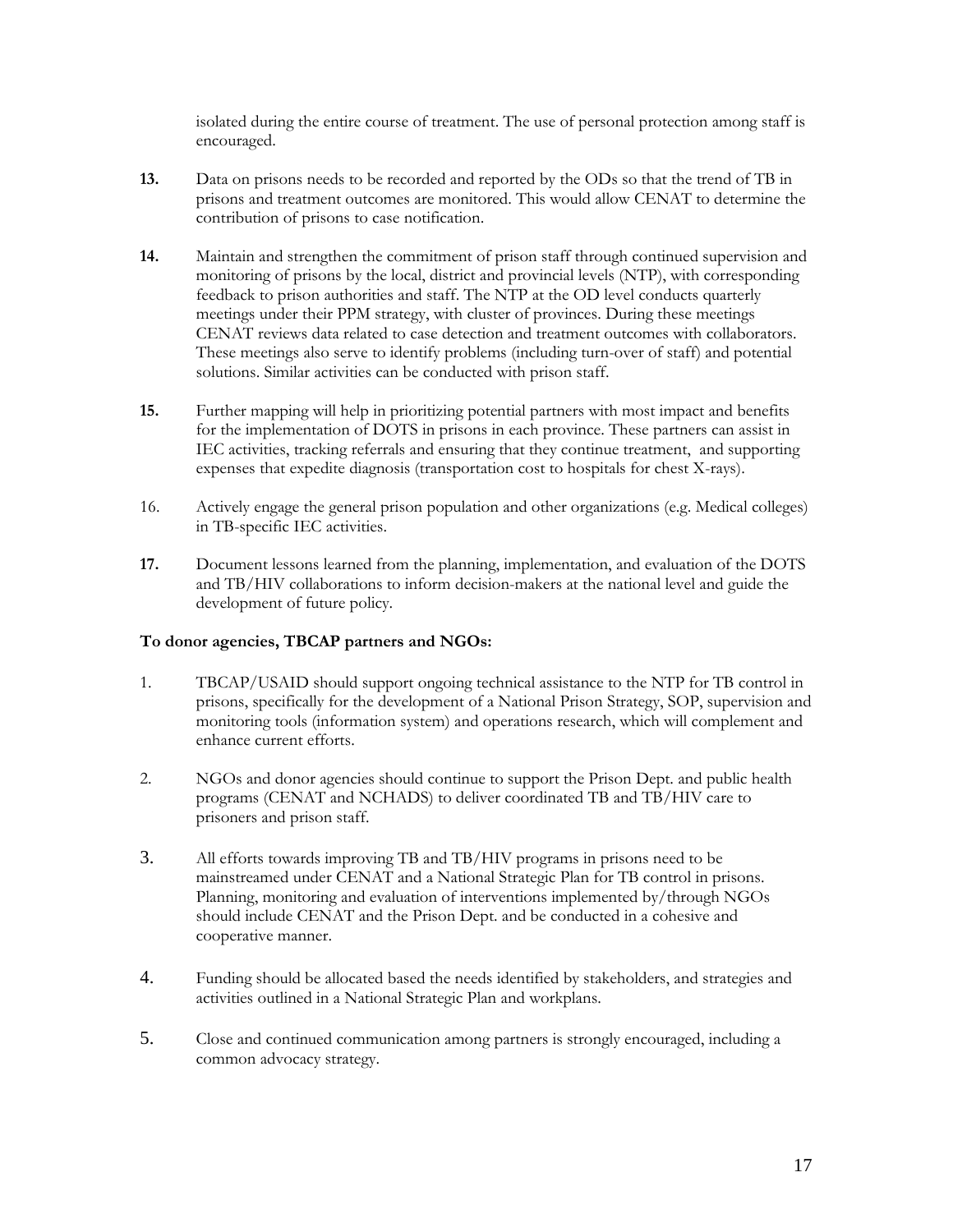#### VI. ANNEXES

#### Annex 1. Persons met during the visit

#### CENAT/ NTP

Dr. Team Bak Khim, Deputy Director CENAT Dr. Khloeung Phally, Deputy Chief of Traning, Supervision and Research Mr. Miuun Sardeoun, South OD Un Sophoas, South OD Chey Vichet Mony, Kompong Cham Provincial TB Supervisor Chan Lin, Ponhea Krek OD TB Supervisor

#### WHO/TBCAP

Dr. Pilar Ramon-Pardo, Senior Advisor TBCAP/WHO

#### Prison Dept.

Mr. Samkol Sokhan, Deputy Director General Mr. Tham Keng, Prison Dept. Counterpart Mr. Miuh Sardeun, Chief Correctional Bureau

#### FHI

Dr. Peter Cowley, Country Director Dr. Laurent Ferradini, Assoc. Director, Care and Treatment Ms Caroline Francis, Associate Dir. Prevention, Mitigation, SBC and M&E Dr. Song Ngak, FHI Technical Officer

#### **JATA**

Dr. Sukiyama, Project Leader Dr. Dr. Saint Saly, TB Advisor

#### MSF

Dr. Som Leakhena, Medical Coordinator Assistant

#### Prison Fellowship Cambodia

Mr. So Vuthy, Co-project Leader

#### LICAHDO

Mr. Man Sothera, Medical Coordinator

### CC1 Prison

Mr. Mong Kim Heng, Prisons Director

### CC2 Prison

Mr. Chat Sineang, Prison Director Ms. Pok Karina, Prison Medical assistant

#### CC3 Prison, Kampong Chan

Mr. Ros Sunhak, Prison Medical Assistant Nhoek Chanthoeun, Prison Medical Assistant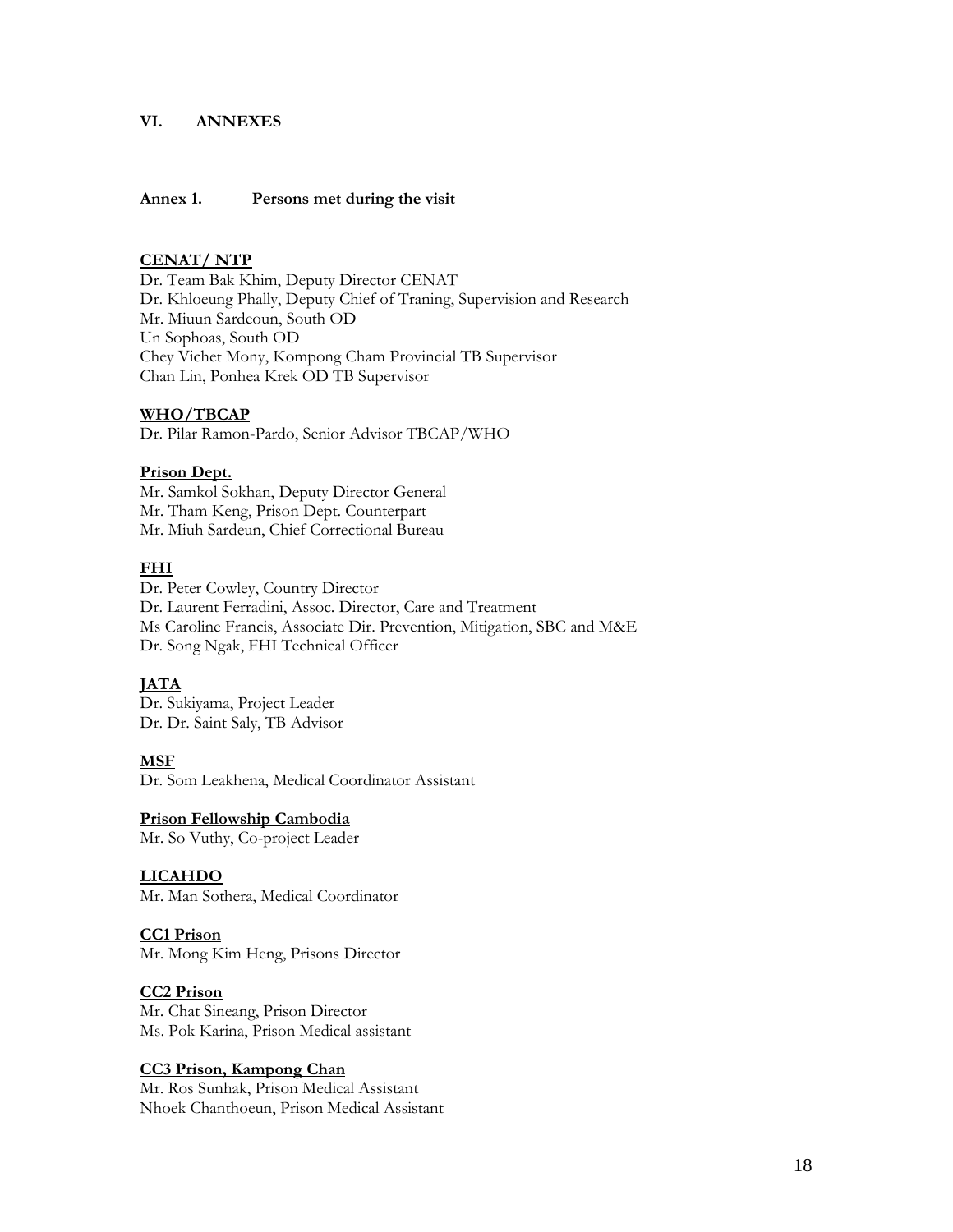# **CCJAP**

Ms. Cheryl Clay, Correction Advisor

#### GTI/UAB Cambodia

Dr. Phalkun Chheng, Project Coordinator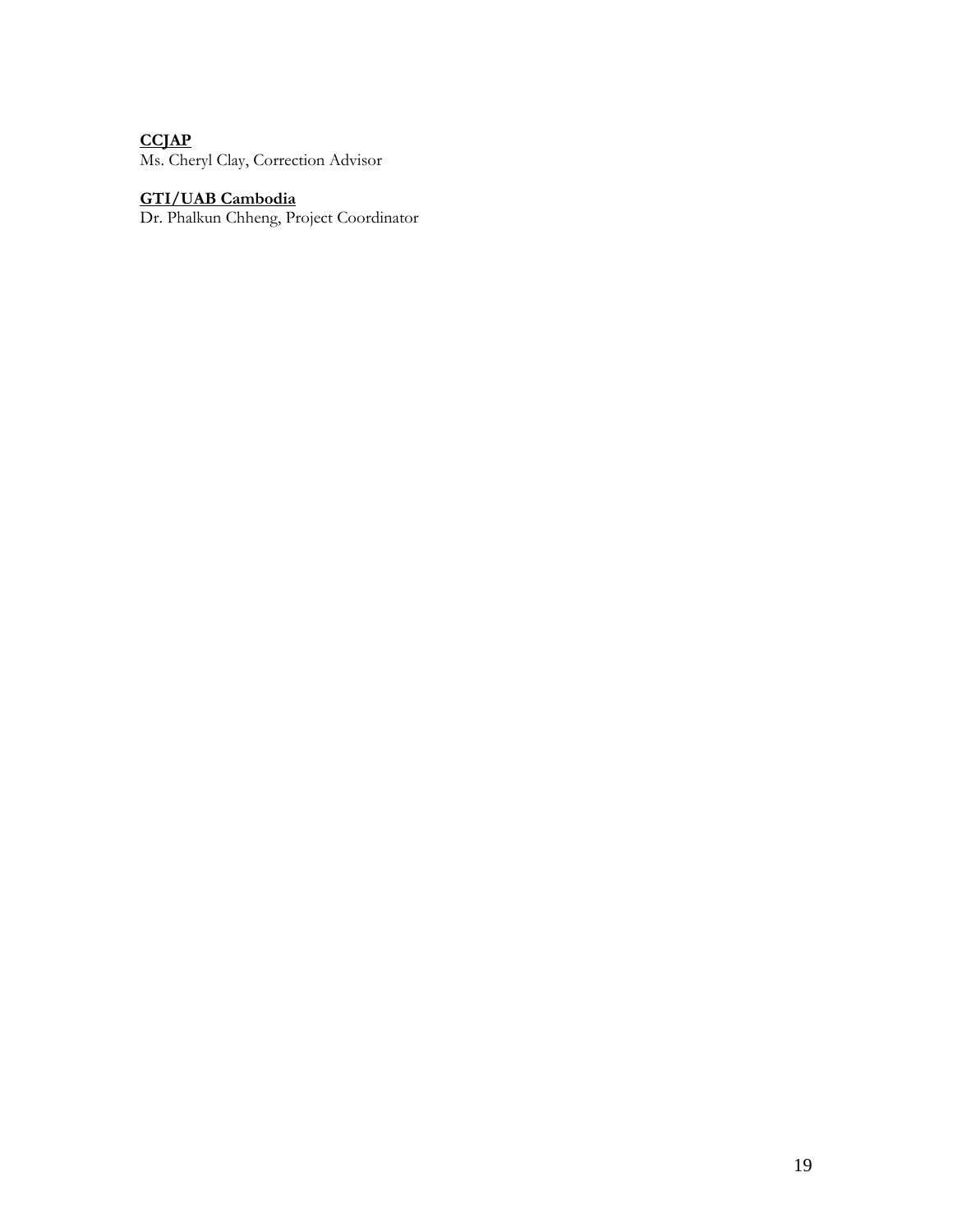### Annex 2.

# DRAFT

# Memorandum of Understanding (MoU) For Partnership in Implementation of the Tuberculosis Control Program in prisons in the Kingdom of Cambodia

### 1. Parties

The National Tuberculosis Control Program (NTP), Ministry of Health, Kingdom of Cambodia, represented by the National Center for Tuberculosis and Leprosy Control (CENAT), in Phnom Penh (hereafter referred to as the "CENAT") and

The Prison Department, general Administration Department of the Ministry of Interior, hereafter referred to as "Prison Department" agree to cooperate in the implementation of the NTP and DOTS activities in prisons in the Kingdom of Cambodia.

### 2. Background

The NTP is carrying out activities to expand the Directly Observed Therapy Shortcourse (DOTS) in sectors outside the MoH through its Pulic-Private/Public-Public Mix (PPM) strategy. This strategy encompasses prisons, where TB morbidity is higher than in the general population and health services are generally substandard due to limited budgets and competing needs. Joint activities have been implemented by the Prison Department and CENAT in the national penitentiaries in Cambodia.

The collaboration aims to strengthen these efforts and promote the integration of a TB control program in prisons that is closely linked to the civilian (NTP/MoH) program at the different levels of service throughout the country.

# 3. Duration and Renewal

This MoU will be in force from the date of signing and it will remain valid until \_\_\_\_\_\_(day)\_\_\_\_\_\_\_\_(month)\_\_\_\_\_\_(year). This MoU can be extended for further periods with the consent of both parties in writing.

# 4. Principles of Collaboration

Implementation of the Tuberculosis Control Program will be according to the national CENAT/NTP guidelines. Implementation of the program will eventually ensure availability and accessibility of quality TB services in prisons, specifically the implementation of sound and effective DOTS. Coordination between parties, mutual respect, trust and recognition of mutual expertise will be ensured within the overall national development framework. Implementation of the program will be in the national penitentiaries and district prisons. It will strengthen the integration of DOTS into the current prison health services.

# 5. Contribution of the NTP

- A. Provide national guidelines for the Tuberculosis Control Program in prisons.
- B. Ensure coordination/cooperation of relevant authorities (MoI, MoH) with other partners (non-governmental organizations, donors)